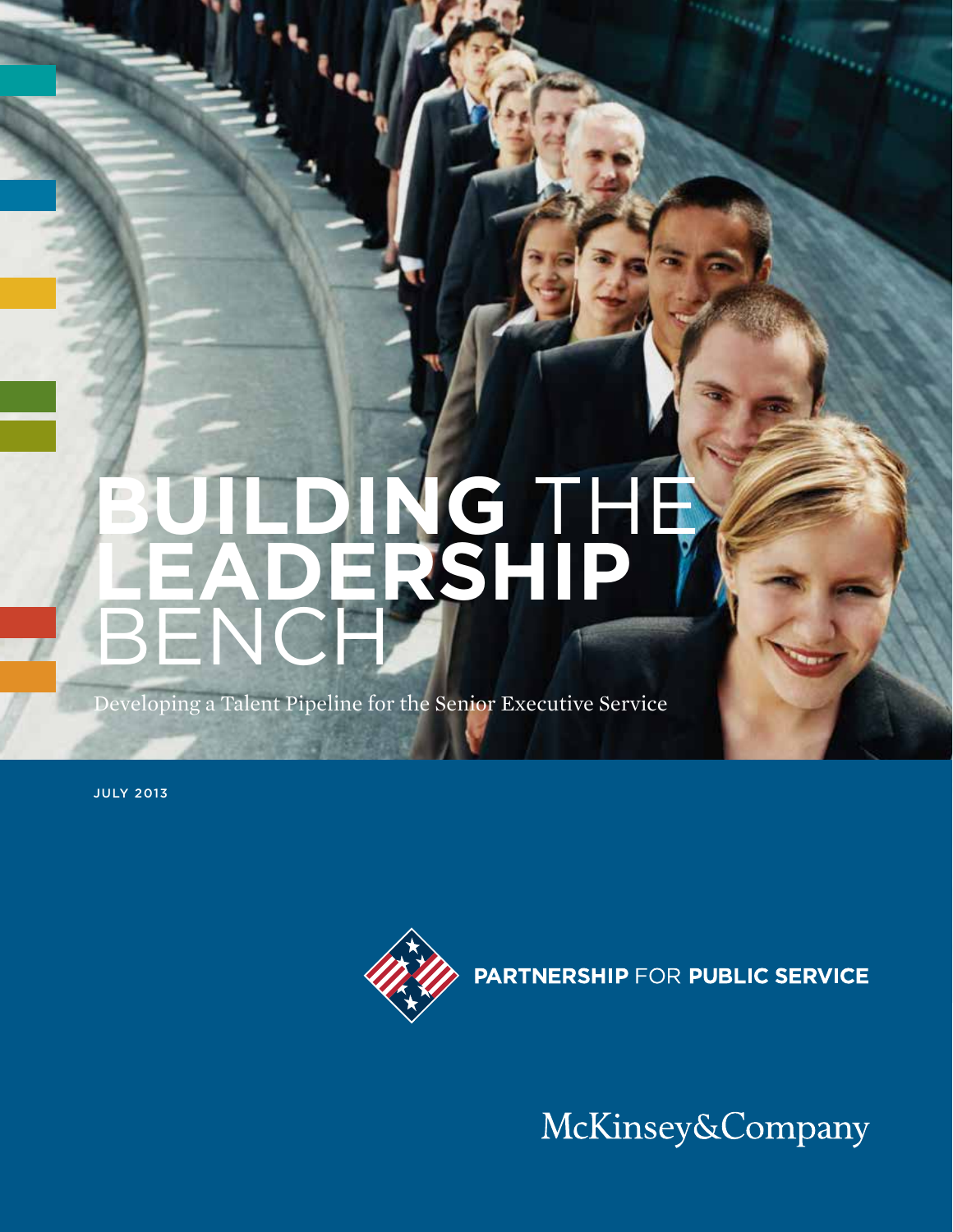The Partnership for Public Service is a nonpartisan, nonprofit organization that works to revitalize the federal government by inspiring a new generation to serve and by transforming the way government works.

McKinsey & Company is a global management consulting firm dedicated to helping the world's leading organizations address their strategic challenges. With consultants deployed in more than 50 countries around the globe, McKinsey advises on strategic, operational, organizational and technological issues. For more than eight decades, the firm's primary objective has been to serve as an organization's most trusted external adviser on critical issues facing senior management.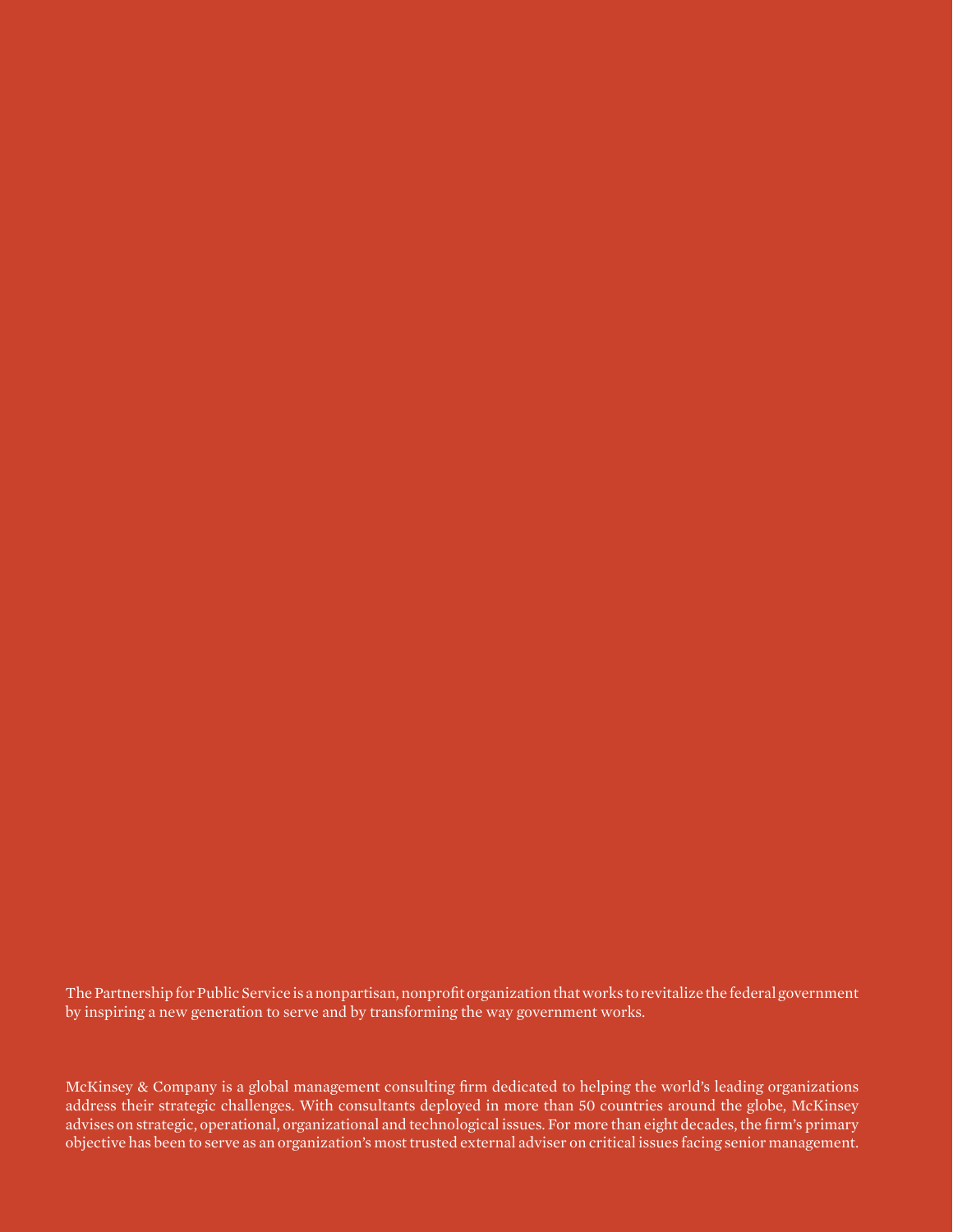# EXECUTIVE SUMMARY

**The complexity of the challenges facing our** federal government today places new demands on members of the Senior Executive Service (SES). As our government's senior-most career leaders, they must continue to be not only technical experts but also strategic thinkers and skilled problem solvers. These new demands, coupled with retirements looming large among this group of career civil servants, point to a stark need to strengthen the SES talent pipeline and prepare individuals to take over critical executive roles.

Over the past several months, the Partnership for Public Service and McKinsey & Company conducted interviews and focus groups with political leaders, senior executives, leadership-development program participants and human resources personnel from federal agencies across government, as well as with stakeholder organizations. Our research examined the current state of talent development for the SES, the phases of a cohesive SES pipeline strategy and options for strengthening that pipeline.

#### **The state of talent development FOR THE SES**

Without a central authority responsible for talent development government-wide, each agency has created its own methods for managing up-and-coming executive talent, some more comprehensive than others. Most agencies have components of a talent pipeline, but those are often not integrated into a cohesive talent strategy. We found that senior agency leaders, the top political and

career leaders, pay insufficient attention to identifying, developing, recruiting and selecting talent for the SES. And agencies usually end up hiring most of their SES members from their own ranks, often from the subcomponent in which those candidates were already working.

#### **The ideal pipeline: What great talent development looks like**

We present four phases of a cohesive SES pipeline-development strategy. We found that some agencies excel in one or more of these phases and could serve as examples for other agencies to emulate.

#### **Define leadership needs**

To create a pipeline that meets their mission needs, agencies engage in workforce planning: They assess and plan for gaps in skills, capabilities and experience. They also conduct leadership assessments to identify high-potential individuals and provide them with development opportunities.

#### **Build the pipeline of future leaders**

Agencies then build a strong pipeline of potential SES candidates with the requisite capabilities and qualifications. Building the internal pipeline involves formal training programs such as Candidate Development Programs (CDPs), on-the-job experience and opportunities to learn from coaches, mentors and peers. Ideally, agencies also would seek outside talent, including from other government entities and from the nonprofit and private sectors.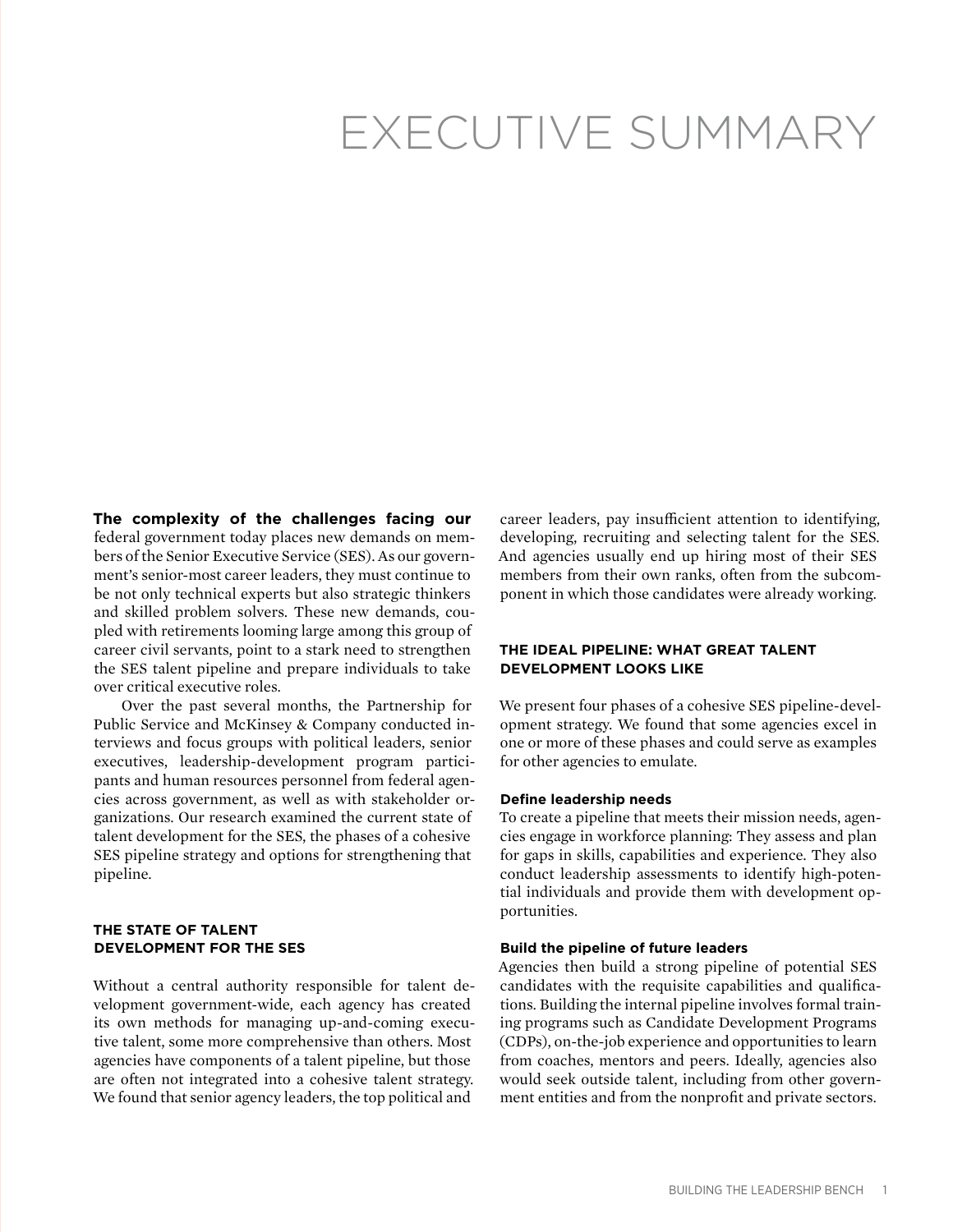#### **Recruit and select SES members from the candidate pool**

To broaden the candidate pool and encourage people to join the SES, agencies with solid pipelines have made efforts to simplify the hiring process: for example, making vacancy announcements less technical and agency-specific, and accepting resumes instead of requiring lengthy narratives for the initial application. They then rely on their Executive Resources Boards (ERBs) to help select the most qualified candidates and make a persuasive case to the Qualifications Review Board (QRB), run by the Office of Personnel Management (OPM).

#### **Assess and continuously improve leadershipdevelopment programs**

As an ongoing part of the pipelinedevelopment process, best-practice agencies assess how their programs are working and continually finetune them to produce the desired results. Ideally, they would use SES performance data to evaluate, over time, the effectiveness of SES members who went through leadershipdevelopment programs. They would also use this data, along with feedback from those executives, to make program improvements.

#### **Options for Strengthening the SES pipeline**

#### **Create central responsibility and accountability for developing a strong pipeline of executives who serve as government-wide assets**

The office of the deputy director for management at the Office of Management and Budget (OMB), with support of the full President's Management Council (PMC), could assume central responsibility for developing the SES pipeline. It could collaborate with OPM to encourage agencies to identify, train, recruit

and select SES candidates who can serve as both agency and government-wide assets.

In addition, OPM could undertake a number of valuable initiatives: It could create a central resume bank of aspiring and current SES members, include rotational opportunities and interagency details in its online repository of SES vacancies, and expand its efforts to facilitate the sharing of best practices among agencies.

OMB and OPM could also consider requiring candidates to have broad experience and championing expansion of the Interagency Rotation Program. Congress, for its part, could ensure funding for leadership-development programs. The president could convene the SES as a community to show the administration's support for senior leaders and inspire those in the pipeline to join the SES.

#### **Develop a comprehensive approach for developing talent for the SES, incorporating best practices**

Federal agencies should design a comprehensive, integrated approach for developing individuals with executive potential. Agencies should tailor SES preparation programs in accordance with the view that SES positions require a broad perspective and exceptional leadership and management skills; positions that don't have such requirements should be recategorized into the Senior Level (SL) or Scientific or Professional (ST) designation. Agencies should track the costs and outcomes of their leadershipdevelopment programs, and gather and share feedback from program participants, supervisors and agency leaders. In addition, agency leaders and Congress can use the results of the annual Federal Employee Viewpoint Survey to inform improvements to their leadership-development programs.

#### **Prioritize the development of future executives**

Senior agency leaders should be accountable for leadership development and succession planning, and they should model the behavior they wish to see cascade through the organization. They also should hold their senior executives accountable in performance plans for building the next generation of SES members. Top career and political leaders should serve on agencies' ERBs and actively participate in selecting talent for leadership-development programs, serving as advisers and mentors for participants in these programs and making sure that individuals selected for hire meet the agency's needs.

#### **Open SES pipelines more fully to external candidates**

Agency leaders should instill a culture that seeks talent from both inside and outside the agency and federal government. Executive resources staff, for example, should work with hiring managers to make sure that SES job announcements do not unintentionally exclude or discourage non-government applicants. Agencies also should pursue partnerships and short-term exchanges with business, academia, state and local government and others to give external candidates exposure to federal service.

For our federal government to secure the executive talent it needs for the future, agencies must bolster their talent pipelines and take a more strategic approach to developing the capabilities of potential leaders who can serve as government-wide assets. Such efforts will go a long way toward ensuring that our government will have strong and effective leaders who are well equipped to meet the challenges of tomorrow.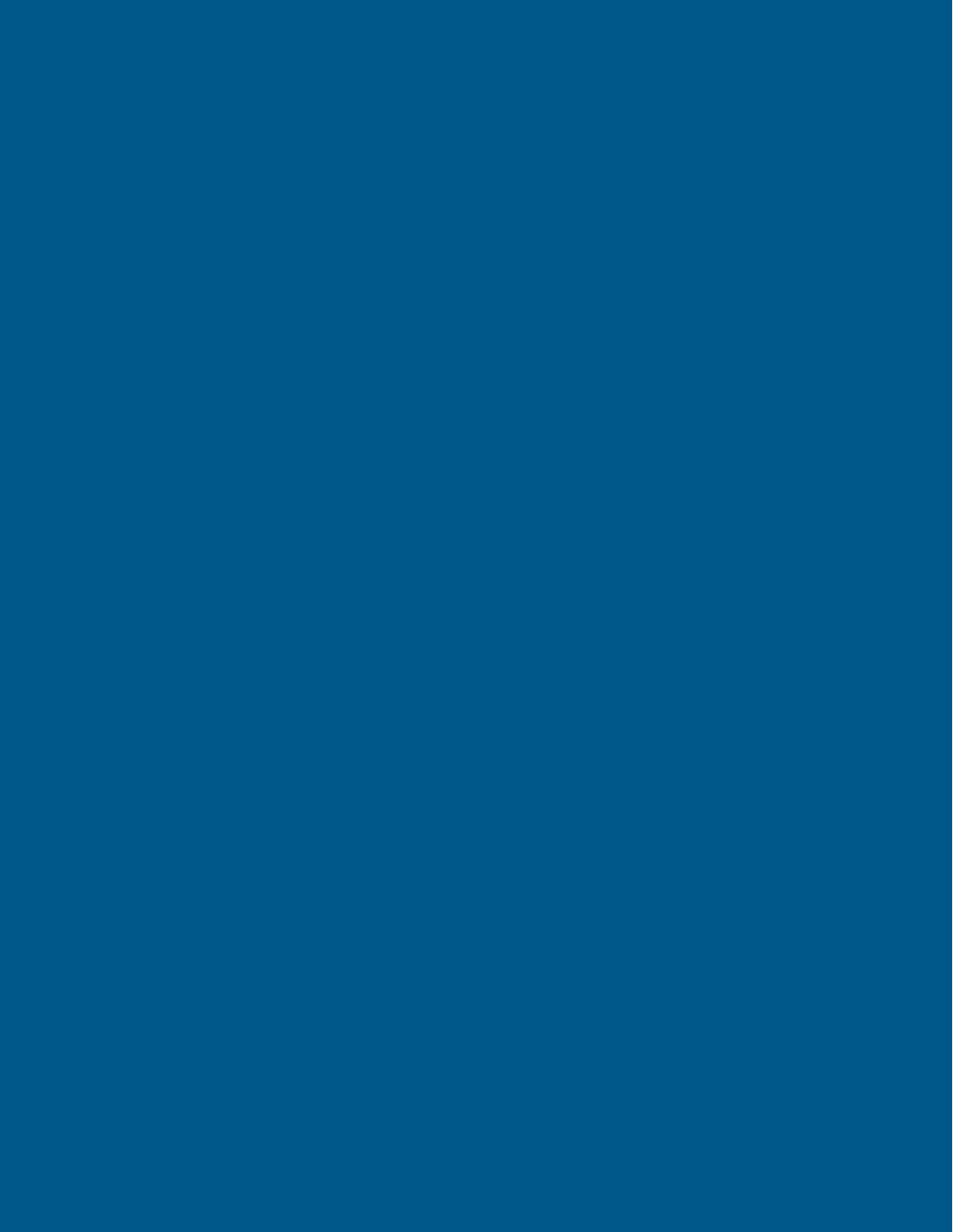# Introduction

#### **The complex challenges confronting government,**

from national security and healthcare reform to the debt crisis and unemployment, demand the best of government leaders. Because these challenges cut across agencies, sectors and government levels, dealing with them effectively requires executives with not only technical expertise but also strong leadership and management skills. Add to these issues the significant pressure from spending restrictions, fiscal uncertainty, pay and hiring freezes and the evolving financial and political ramifications of a sequester, and it's clear that the American government's senior-most leaders must be strategic thinkers and skilled problem solvers.

Indeed, those kinds of leaders are what the authors of the Civil Service Reform Act of 1978 envisioned. The law established the Senior Executive Service (SES), the cadre of career civil servants who hold the top managerial and policy positions in the federal government. Members of this elite corps were meant to be government-wide assets, helping to solve the nation's knottiest problems by lending their strategic expertise and management prowess across various agencies.

The need for savvy, well-trained government leaders to fill executive positions will only become more acute: Nearly two-thirds of the members of the SES are eligible to retire in the next five years. While the loss of such experienced talent and institutional knowledge creates a challenge for the federal government, it also presents an opportunity to take a deliberate approach to developing talent and equipping future executives with the skills they will need. Are federal agencies prepared for the potential turnover? Are they grooming high-performing individuals to fill some of the government's most important executive positions? What exactly are agencies doing to ensure they have a healthy pipeline of leaders?

Building on our 2012 research on SES mobility,<sup>1</sup> the Partnership for Public Service and McKinsey & Company embarked on a second study—this time to examine how federal agencies are building a talent pipeline for the SES. In this report, we discuss the current state of executive preparation at federal agencies. We describe the ideal process for building a leadership pipeline and highlight promising agency practices that can be replicated across government. Finally, we offer a set of steps that agencies could take in their ongoing efforts to attract and nurture the best talent for SES positions.

In researching this report, we reviewed current pipeline-management practices at major federal agencies and examined how people are being prepared to join the SES. We did an extensive review of articles, publications, guidelines and policies related to SES pipeline development. In addition, we analyzed data from the Office of Personnel Management (OPM) for civilian federal employees from 2002 through 2012. We interviewed executive-development program managers, chief human capital officers (CHCOs), HR staff, agency assistant secretaries and senior leaders from 22 federal agencies, and we conducted three focus groups composed of aspiring, current or retired SES members. We also spoke with leaders and staff at the key central management agencies, including OPM and the office of Management and Budget (OMB), as well as stakeholder organizations such as the Senior Executives Association (SEA). In total, 77 individuals from 27 organizations participated in our research (see Appendix A for a full list).

We hope our report sparks debate and action; we firmly believe that a robust SES pipeline is critical to ensuring our government's future effectiveness.

<sup>1</sup> *Mission-Driven Mobility: Strengthening Our Government Through a Mobile Leadership Corps*, McKinsey & Company and the Partnership for Public Service, February 2012.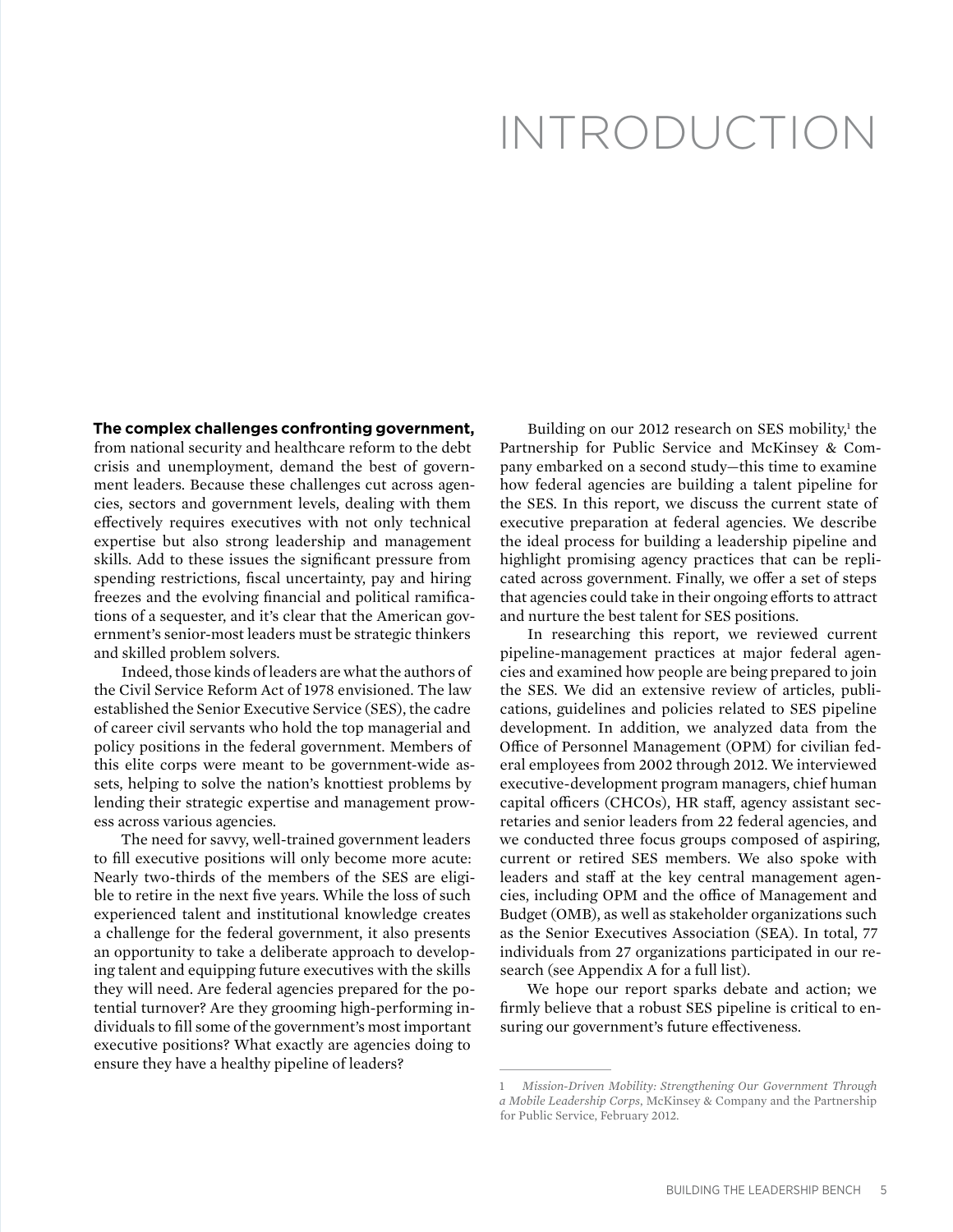# The state of talent development for the SES

**Any organization that has had vacancies in** leadership positions knows firsthand how crucial building a leadership pipeline is. For federal agencies, the need for a pipeline is taking on even greater urgency in light of the large number of potential SES retirements. In the next five years, nearly two-thirds of SES members will be retirement eligible (Appendix B). As Figure 1 shows, actual SES retirements also have been on the rise since 2009, suggesting that the federal government should prepare for considerable turnover in its executive ranks (also see Appendix C).

While a wave of retirements—and the accompanying loss of deep institutional knowledge—can be worrisome to an agency, retirements could give the federal government an opportunity to reshape the SES as a mobile corps of versatile leaders. But agencies, as well as OPM and OMB, know that it will require a concerted effort and sustained attention. Over the course of our research, we identified four factors hindering agencies from building robust SES pipelines. These factors aren't trivial, but some agencies have found ways to build a strong SES pipeline in spite of them.

## Figure 1

#### **Government-wide trend in SES retirements**

Percent of career SES who retired by end of fiscal year



Source: FedScope (fedscope.opm.gov) from the Office of Personnel Management for career senior executives in full-time, non-seasonal, permanent positions.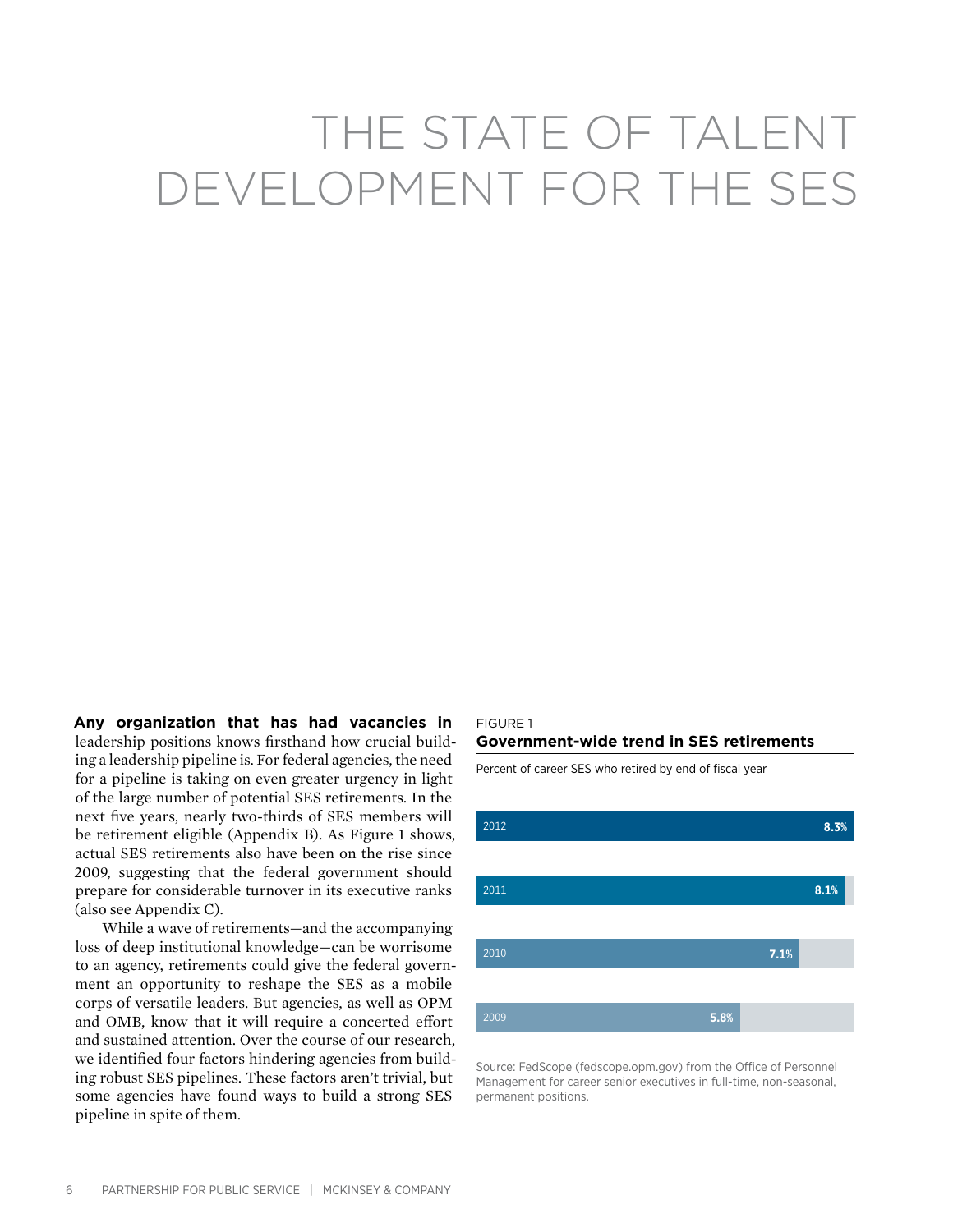#### 1 **Each agency is responsible for preparing its own talent for executive positions, with little central oversight or accountability**

OPM provides oversight and assistance to agencies on executive development through its Executive Resources and Employee Development office. It also disseminates best practices and facilitates information sharing among agencies—for example, by collaborating with OMB, the President's Management Council (PMC) and the CHCO Council to develop tools and resources on hiring, selection and onboarding. It oversees the certification of agencies' CDPs, which are designed to train potential SES members. In addition, OPM coordinates the Qualifications

Review Board (QRB), an independent board, staffed by SES members across government, that is responsible for assessing the qualifications and approving the final selection of SES candidates.

These efforts have been helpful to a number of agencies, but OPM doesn't have the capacity, resources or authority to take charge of executive development government-wide. No federal entity holds agencies accountable for developing potential executives who can become government-wide assets. There's no standardized approach for preparing

executives for the SES—and because every agency independently develops its executive pipeline, quality varies markedly and little attention is given to government-wide needs.

Furthermore, there's little transparency into the SES candidate pool. Information about the background, skills and interests of aspiring or current SES members is not widely collected or shared. "If there were a centralized list of high-potential pre-SES folks, I would check to see what the pool was for filling our slots," one interviewee said.

#### 2 **Many federal agencies have strong elements of SES talent development in place, but these elements are seldom part of a cohesive strategy**

Agencies with a solid leadership pipeline rely on leadership-development programs that pull in promising employees early in their careers. These programs—which can include rotation assignments, coaching, mentoring and other opportunities build upon one another and often have a CDP or an equivalent program as the capstone.

Although many agencies have elements of a strong pipeline in place, such as workforce planning or training, we found that those elements often are disconnected from one another rather than functioning as parts of a cohesive strategy. Some interviewees said they took part in programs at Harvard's Kennedy School of Government, American University or the Federal Executive Institute, or in the Excellence in Government Fellows program run by the Partnership, but their participation in those programs wasn't part of a broader SES talent-development strategy.

The CDP is the one program expressly designed to focus on the five Executive Core Qualifications (ECQs) on which SES applicants are evaluated: leading change, leading people, being results-driven, hav-

ing business acumen and building coalitions. OPM certifies CDPs, but because agencies design and implement them on their own, they vary significantly in content and quality. Agencies also vary in how they view their CDP: Some rely on it as the primary feeder for the SES while others view it as one of many ways to develop talent. Still others place people in CDPs without much expectation they will rise to the SES ranks.

Often, there is a mismatch between candidates' and agencies' expectations for the program. Even in agencies that view CDPs as a feeder for the SES, programs aren't always aligned with the workforce-planning process, resulting in low SES placement rates for graduates (Table 1). Government-wide, between fiscal 2005 and June 2012, slightly more than half of CDP graduates had been placed in SES positions, but those graduates make up a small part of the SES overall. In total, only 12 percent of the new SES executives hired in the first three-quarters of fiscal 2012 had graduated from a CDP (Figure 2; Appendix D).

Many agencies can describe the strengths and weaknesses of their CDP's or produce data on the number of courses offered and people participating; some collect feedback from participants. However, several interviewees mentioned how difficult it was to calculate the return on investment from leadership-development programs. "I don't think anyone knows how to do it. It's asking the question of whether you're a better leader than you were a year ago, which is hard to get at," one interviewee said.

Not all agencies collect and analyze data on the costs and impact of training and development activities, according to a 2012 Government Accountability Office (GAO) report.2 Nor are there routine checks to determine if current executives possess the skills and expertise the agency needs now. "There are people who were hired 20 years ago that have skills we don't need anymore," an interviewee said.

<sup>2</sup> U.S. General Accountability Office, *Federal Training Investments: Office of Personnel Management and Agencies Can Do More to Ensure Cost-Effective Decisions, (*Washington, D.C.: September 2012).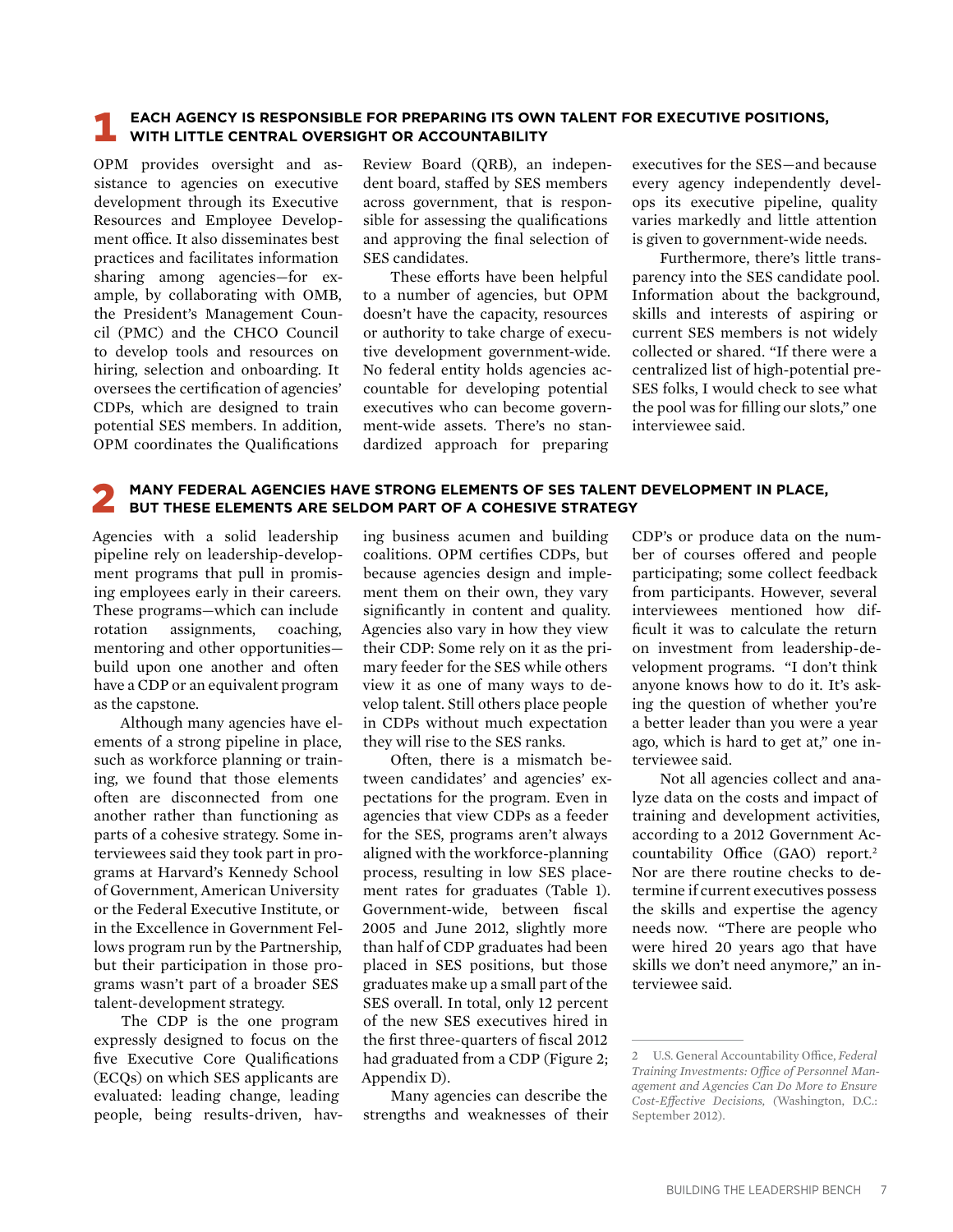#### Table 1 **CDP placement rate** Between fiscal 2005 and June 2012

|                                               |                            | <b>Entered SES</b> |                |                |  |
|-----------------------------------------------|----------------------------|--------------------|----------------|----------------|--|
| Agency*                                       | <b>Total CDP graduates</b> | Within 1 year      | Within 2 years | By June 2012** |  |
| Government-wide***                            | 1,117                      | 32.1%              | 45.6%          | 54.1%          |  |
| Department of Agriculture                     | 75                         | 13.3%              | 32.0%          | 42.7%          |  |
| Department of Commerce                        | 74                         | 8.1%               | 12.2%          | 18.9%          |  |
| Department of Energy                          | 24                         | 8.3%               | 12.5%          | 20.8%          |  |
| Department of Health and Human Services       | 45                         | 26.7%              | 42.2%          | 55.6%          |  |
| Department of Homeland Security               | 169                        | 18.9%              | 39.1%          | 48.5%          |  |
| Department of Housing and Urban Development   | 10                         | 30.0%              | 40.0%          | 60.0%          |  |
| Department of the Interior                    | 71                         | 28.2%              | 32.4%          | 46.5%          |  |
| Department of Justice                         | 45                         | 11.1%              | 20.0%          | 42.2%          |  |
| Department of Labor                           | 18                         | 22.2%              | 38.9%          | 55.6%          |  |
| Department of Treasury                        | 169                        | 60.9%              | 78.1%          | 79.9%          |  |
| Department of Veterans Affairs                | 56                         | 28.6%              | 39.3%          | 51.8%          |  |
| <b>Environmental Protection Agency</b>        | 28                         | 39.3%              | 67.9%          | 78.6%          |  |
| National Aeronautics and Space Administration | 82                         | 26.8%              | 41.5%          | 51.2%          |  |
| <b>Nuclear Regulatory Commission</b>          | 108                        | 63.0%              | 75.9%          | 78.7%          |  |
| Office of Management and Budget               | 22                         | 59.1%              | 72.7%          | 81.8%          |  |
| Social Security Administration                | 69                         | 30.4%              | 42.0%          | 46.4%          |  |

\*Refers to the agency that employed the graduate while he/she was participating in the CDP, which may or may not be the agency that hosted the CDP. \*\*Refers to anyone who participated in a CDP between fiscal 2005 and June 2012 and was then placed in the SES. Some of these individuals may have graduated from a CDP within the past year. \*\*\*Includes all CDP graduates. While agencies with very few CDP graduates are not listed in this chart, executives at these agencies are included in the government-wide total.

Source: Office of Personnel Management analysis of the Central Personnel Data File (now called EHRI-SDM) for career senior executives employed at agency as of June 2012.

#### Figure 2 **Source of new career SES members\* by CDP participation** Fiscal 2012\*\*





**Source of new career SES members\*** Fiscal 2012\*\*



\*N=562. \*\*Through June 2012. \*\*\*Includes the private sector, nonprofit sector and agencies that do not report their data to OPM.

Source: Partnership analysis of the Central Personnel Data File (now called EHRI-SDM) for career senior executives converted or newly appointed to career SES positions as of June 2012.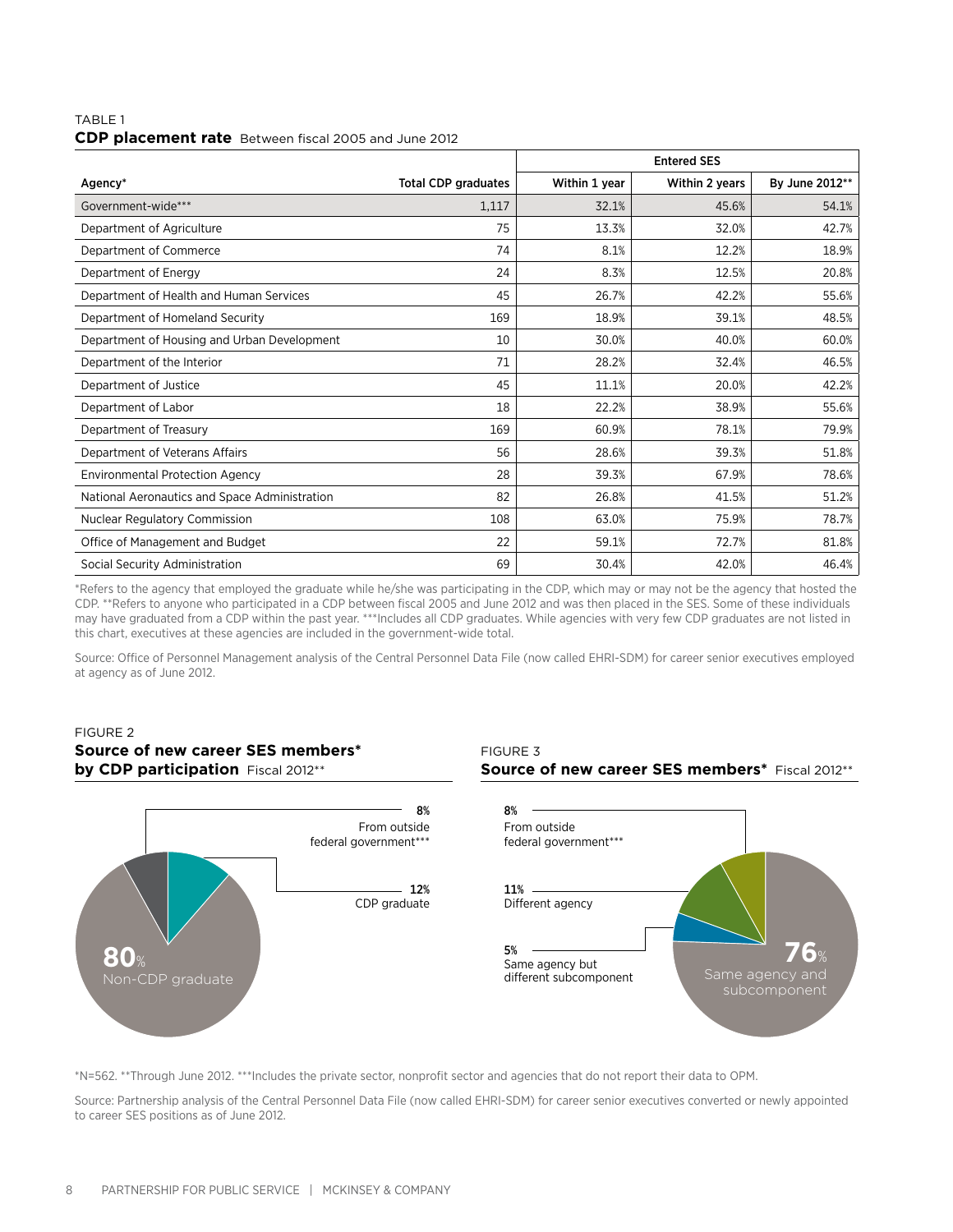#### 3 **Many senior agency leaders pay insufficient attention to executive development**

We found that senior agency leaders, for the most part, pay insufficient attention to ensuring that their agency identifies, develops, recruits and selects the best executives. "I'm struck by the inability of organizational leadership to look at their SES corps critically," said one senior agency leader, observing that most of his peers at other agencies don't think of developing SES pipelines as their core responsibility.

Our interviewees suggested that even while senior agency leaders see lack of SES "bench strength" as an issue, they often treat development of talent for the SES as a process-oriented function rather than a strategic one. Senior agency leaders—political appointees in particular—may feel

#### they have little choice given competing demands on their time and the difficult policy issues they face on a daily basis, and thus tend to delegate talent-related duties and decisions to their HR staff. One consequence of this lack of senior-level attention is a disconnect between agency leaders' and HR leaders' perceptions of the quality of their agency's executive talent, the effectiveness of their leadership-development programs and the strength of the SES pipeline. The HR leaders we interviewed struck a generally positive note on these topics, whereas the agency leaders we spoke with raised concerns. One senior agency leader said, "We have about five 'fixers' [out of more than 100 SES members]—people who can

move from one unit to another to manage projects or solve problems. I don't think it's a bad group, but I don't have a lot of stars." The disconnect between senior agency leaders and HR leaders could hinder agencies from identifying the mix of skills they need and, ultimately, from getting the best talent.

Executive Resources Boards (ERBs), which are panels of agency executives responsible for making SES selections, are meant to serve as the direct link between agency leaders and the HR function. However, we found great variation in how involved the ERBs actually are in identifying and selecting SES talent.

# 4 **Agencies show a strong preference for a pipeline of internal talent**

Most agencies do well at appropriately rewarding and promoting high-performing employees. Indeed, many outstanding organizations lean toward promoting from within. However, as government's challenges increase and new skills are required, agencies may need to open a broader set of opportunities to outside candidates. In general, senior agency leaders see the value in bringing in external talent—either from other government agencies or from the private or nonprofit sectors—to offer different perspectives and additional skill sets. But a number of factors serve to stem the flow of outside candidates.

The vast majority of SES members not only come from within their agencies, but data from the first three quarters of fiscal 2012 show that about three of four new SES members were hired from within the agency subcomponent in which they were already working (Figure 3; Appendix E). Today, 20 of 28 agencies

hire fewer than 10 percent of their SES members from outside the federal government (Appendix F).

Most agencies simply prefer individuals who already know the organization well. One interviewee said SES members typically come up through the ranks and "are selected because of their knowledge of the content, not because of their management skills." Agencies normally don't think about hiring external candidates unless the circumstances are unusual—an emergency backlog, a desperate need for new skills, the need to create a new agency from scratch.

The application process itself favors internal candidates over external ones. Several focus group participants talked about how the process is nearly impossible to navigate without insider knowledge. Job announcements often are written in a way that favors those with agency-specific technical skills rather than general leadership and management competencies. In addition, many agencies still do not accept resumes, requiring instead that applicants write lengthy narratives demonstrating their proficiency in the Executive Core Qualifications, the standards used to evaluate SES candidates. One focus group participant who came from outside government said ECQs "seemed almost irrelevant to the task of figuring out if what I can do matched with what they needed." Some agencies, including the Department of Homeland Security (DHS) and the Department of Veterans Affairs (VA), have taken action, adopting resume-based hiring for SES positions and assisting other agencies that want to do the same.

A few interviewees observed that it can be challenging to get QRB approval for external candidates. The QRB, they said, often asks for additional information or rejects external candidates outright.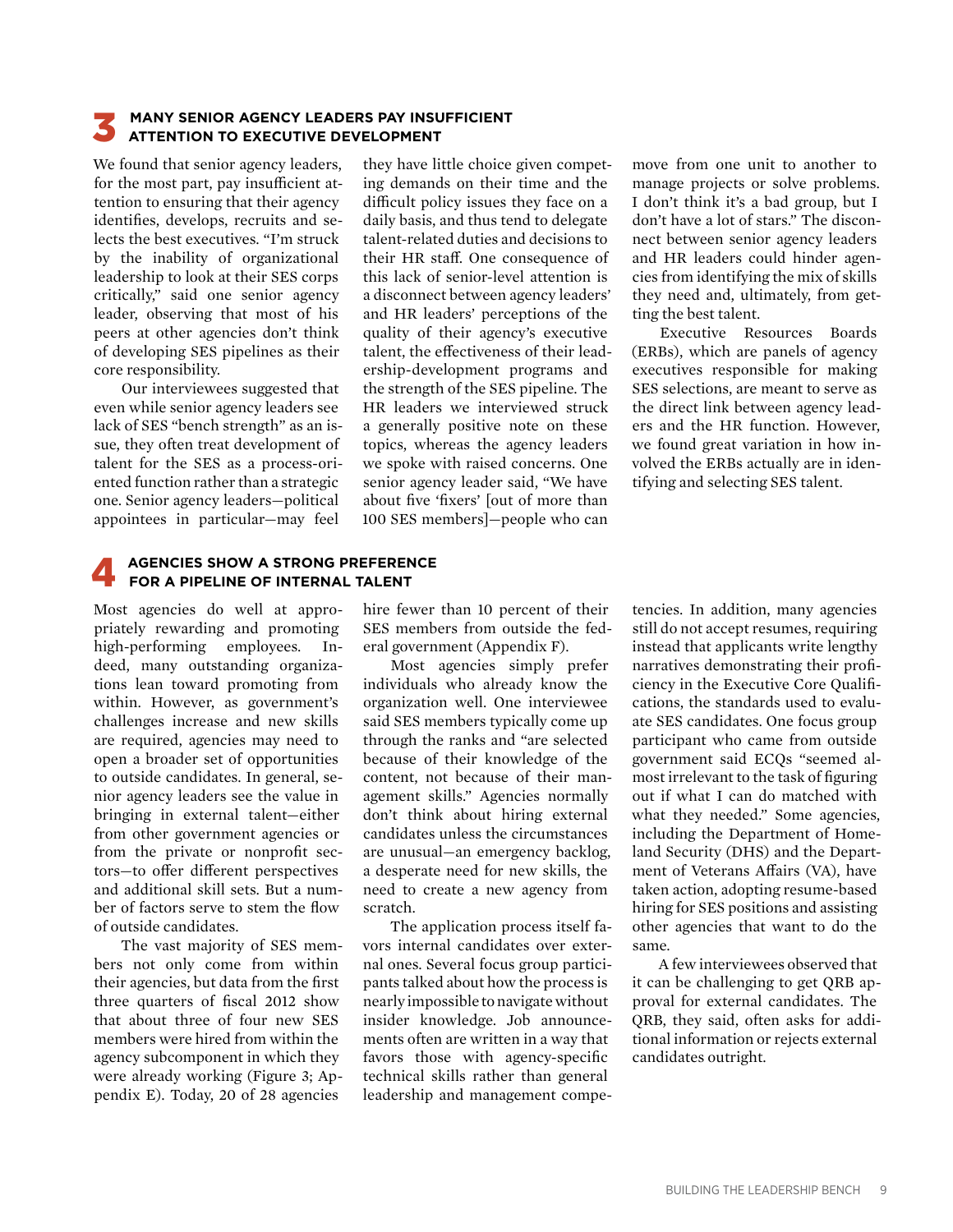**2002**

**260,063** GS-13 to GS-15 level employees

# **SES Pipelines**

The Senior Executive Service (SES) has been recognized as an elite cadre of the government's top leaders. Though the number of career senior executives is relatively small—7,198 members in 2012, representing 0.4 percent of the 2.1 million member federal workforce—these executives have the potential to effect significant change across government.

Ten years ago, in 2002, the federal workforce included 6,086 SES members and 260,063 employees who were in GS-13 to GS-15 positions, typically feeder positions for the SES. A decade later, nearly 29 percent of those SES members from 2002 remained in SES positions, and 1.4 percent of those who had been in the GS-13 to GS-15 cohort in 2002 had moved up to join the SES.

If every one of the 6,086 SES positions occupied in 2002 had been vacated and filled by an individual from inside government, the total percentage of GS-13s to GS-15s that could possibly have moved into SES positions would have been 2.3 percent. However, many of the SES positions never opened, and a small number were filled by people from outside government.

On average, 767 career SES jobs are filled in any given year. The small number of SES positions available for internal talent who seek to enter the SES ranks underscores the importance and selectivity of the SES. And it makes it imperative for agencies to fully prepare their future leaders and make sure their talent pipelines produce the exceptional leadership the government needs.

#### **NOTES**

For the mobility numbers, our analysis looked at the agency subcomponents of individuals in 2002 and 2012. It does not account for movement between those years. The Department of Homeland Security (DHS) was not in place at the start of the 2002 timeframe. If DHS subcomponents as they existed within other agencies in 2002 are matched to current DHS subcomponents, the mobility numbers would show lower rates of mobility than those displayed in this analysis.

Reasons why individuals are no longer in the SES but still in federal service could include: moving to an agency that does not use SES appointments for senior executives; returning to more technical, less managerial positions; or choosing or being asked to step back from the SES due to performance or skills mismatch.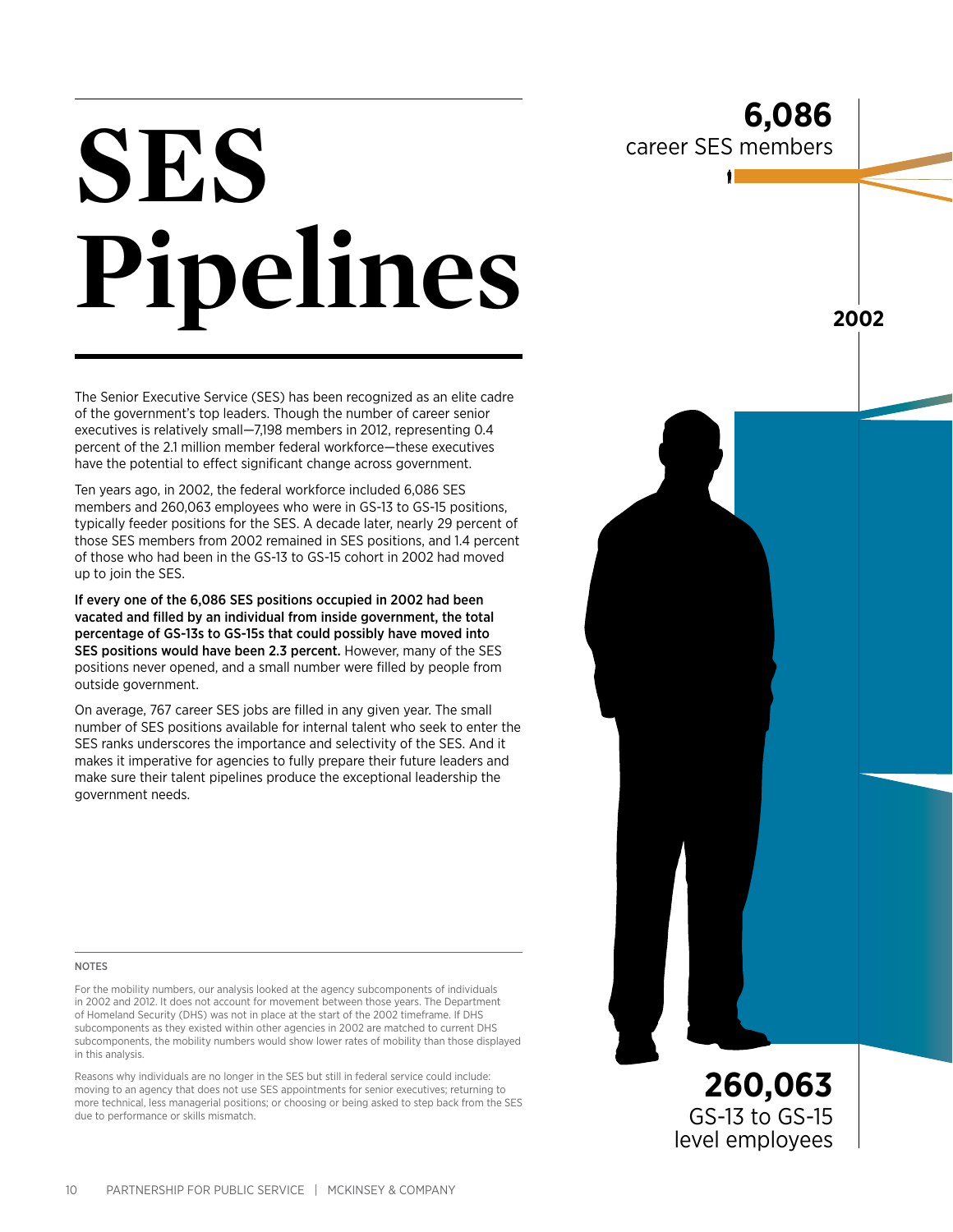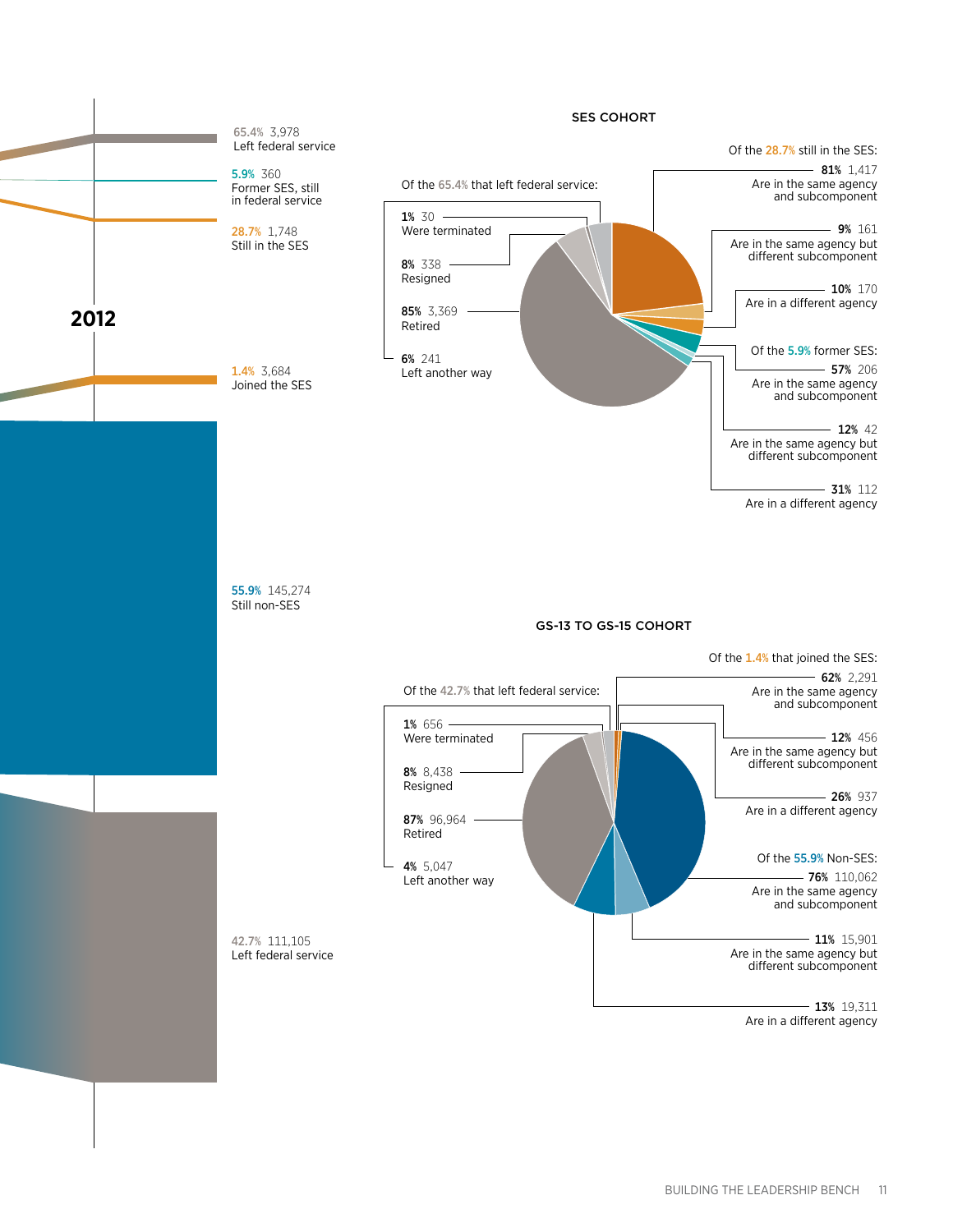#### Figure 4 **Phases of the executive talent pipeline**



Create a pipeline strategy that will fulfill mission-based needs:

1

- Engage in workforce planning that identifies gaps and needs in skills/ capabilities, experience or bench strength, relative to mission needs.
- Conduct leadership assessments to identify highpotential employees and their development needs.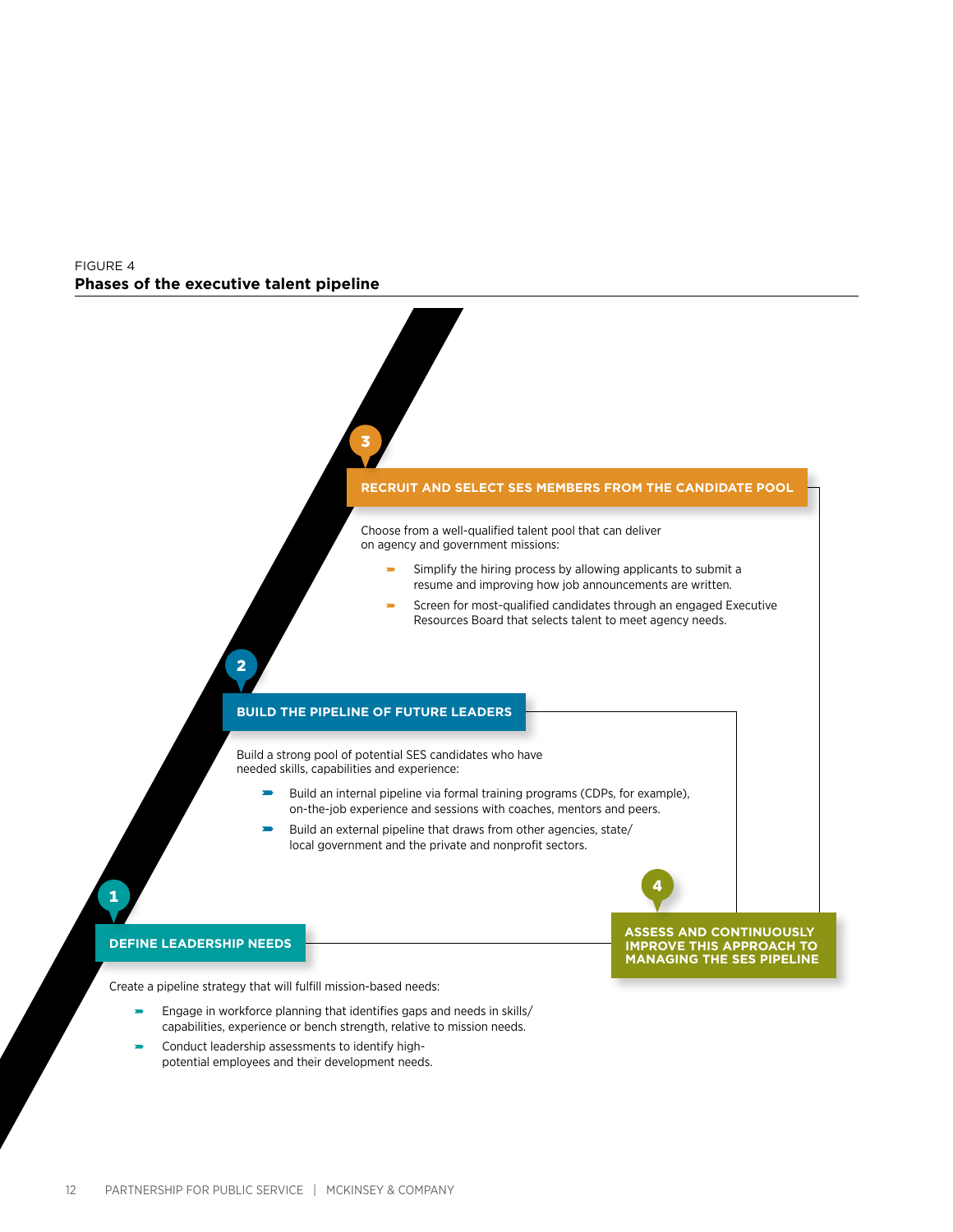# The ideal pipeline: WHAT GREAT EXECUTIVE development looks like

**Figure 4 shows the phases of a cohesive pipeline**development strategy: defining leadership needs, building the pipeline of future leaders from both internal and external sources, and recruiting and selecting SES from the candidate pool, with assessment and continuous improvement as an ongoing part of the process. These phases shouldn't stand in isolation but, rather should be part

of an integrated approach to SES talent development. Senior-leadership involvement and support is crucial in

every phase. We found that some agencies—including the Department of Defense (DOD), the General Accountability Office (GAO), the Internal Revenue Service (IRS), the Nuclear Regulatory Commission (NRC), and the Department of Veterans Affairs (VA)—excel in their execution of one or more of these phases and thus could serve as examples for other agencies to emulate.

While this report is focused on developing the pipeline for future executives, agencies shouldn't neglect ongoing development for SES members. After investing significantly in developing their SES pipelines and hiring and selecting SES talent, agencies should strive to retain top talent by providing good onboarding and continuing professional development.

## 1 **Define leadership needs**

The first step in developing a talent pipeline is understanding and predicting the agency's workforce needs. Agencies must develop the capability to predict their SES vacancies accurately, define each position's roles and responsibilities and determine the skills and competencies required for each position. Agencies must then be able to analyze the gaps between the talent they have and the talent they'll need, and come up with a strategy for filling those gaps. The IRS, for instance, has established sophisticated processes for workforce planning and leadership assessment.

#### **Engage in workforce planning**

Agencies should plan for predictable leadership gaps, such as SES retirements. At VA, for example, employees are formally encouraged to give more than the traditional two weeks' notice when they retire, with assurance that sharing their plans early will not be detrimental to their career in any way. When employees reach out to the fulltime staff member who is in charge of retirement and benefits counseling, he or she asks permission to share their retirement plans with VA leadership. Most employees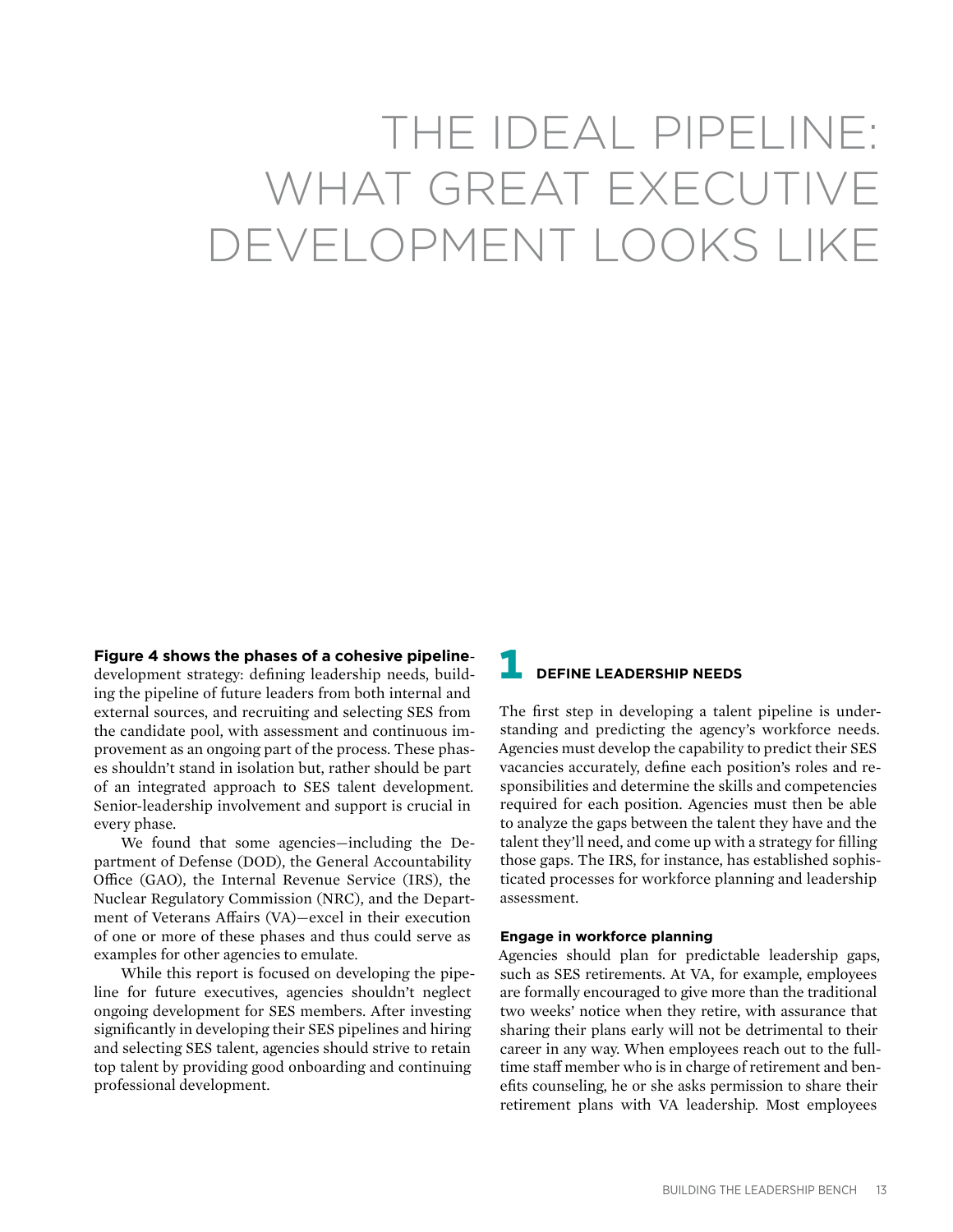consent. With advance notice of retirements, VA has more time—often, at least several months—to recruit for positions and manage the transition.

In their succession planning, agencies will soon be able to take advantage of a phased retirement option that will allow executives to work part time as they transition into retirement. OPM is in the process of finalizing the implementing regulations, but once in effect, this option would give agencies time to determine if and how they want to fill the affected positions. Agencies also can recategorize SES positions as Senior Level (SL) or Scientific or Professional (ST), if appropriate classifications that don't require the same type of management and leadership skills as the SES.

Workforce planning goes beyond planning for retirements or other vacancies. It should also reflect any shifts in an agency's strategic direction. Will an agency be doing new types of work that require different skills? Is its workload shifting, such that it needs less of one skill and more of another? Its workforce plan should include clear goals as to the number of leaders it is aiming to develop over a specified time frame and the particular set of skills they should have.

#### **Conduct leadership assessments**

Forward-thinking agencies identify high-performing individuals early in their careers, evaluate their skills and competencies and provide them with appropriate development opportunities to meet the agency's long-term mission needs. A crucial first step in leadership assessment is to define a small number of leadership competencies and describe what "great" looks like for each. Agencies that conduct assessments, such as the IRS (see sidebar), can then get a detailed picture of the leadership potential in their organizations, which informs decisions about recruiting, training and succession planning.



### **The IRS's strategic approach to talent pipelines**

The IRS is widely cited by OPM and other agencies as excelling in leadership development. The agency runs a completely integrated set of leadership development programs, tightly linked to succession planning.

In recent years, the agency has refined its Leadership Succession Review (LSR) process. Conducted annually for non-managers, frontline managers, department managers and senior managers, the LSR allows the agency to collect valuable information about its rising leaders, such as what kinds of training they need to be ready to move to the next level. The LSR includes an individual selfassessment, as well as a manager's assessment of the employee's skills and competencies. Managers then sit down with employees to discuss their strengths and opportunities for growth and to put together a development plan.

The agency aggregates data from these assessments, yielding a wealth of information about its workforce. For example, the agency can see what percentages of employees are performing at or above their current level and identify skill gaps in individual offices and across the agency. Data can also be used to select candidates for CDPs and gauge individual interest in leadership positions.

The LSR provides insights into the agency's bench strength. As of November 2012, the LSR data showed that the IRS had three candidates ready for every vacancy for frontline managers, 10 candidates for every department manager position and five candidates for every senior manager position. In addition, through the LSR, the agency found a 4 percent increase over a two-year period in the number of employees interested in leadership positions. The LSR also brought to light key skills gaps across the agency, such as critical thinking, problem solving and decision-making, and found a weaker leadership bench in certain geographic locations. Armed with this information, the agency has begun to take action to strengthen its talent pipelines. For example, it is refining the curricula for its IRS University, launched in 2012, to get better at addressing the skill gaps identified.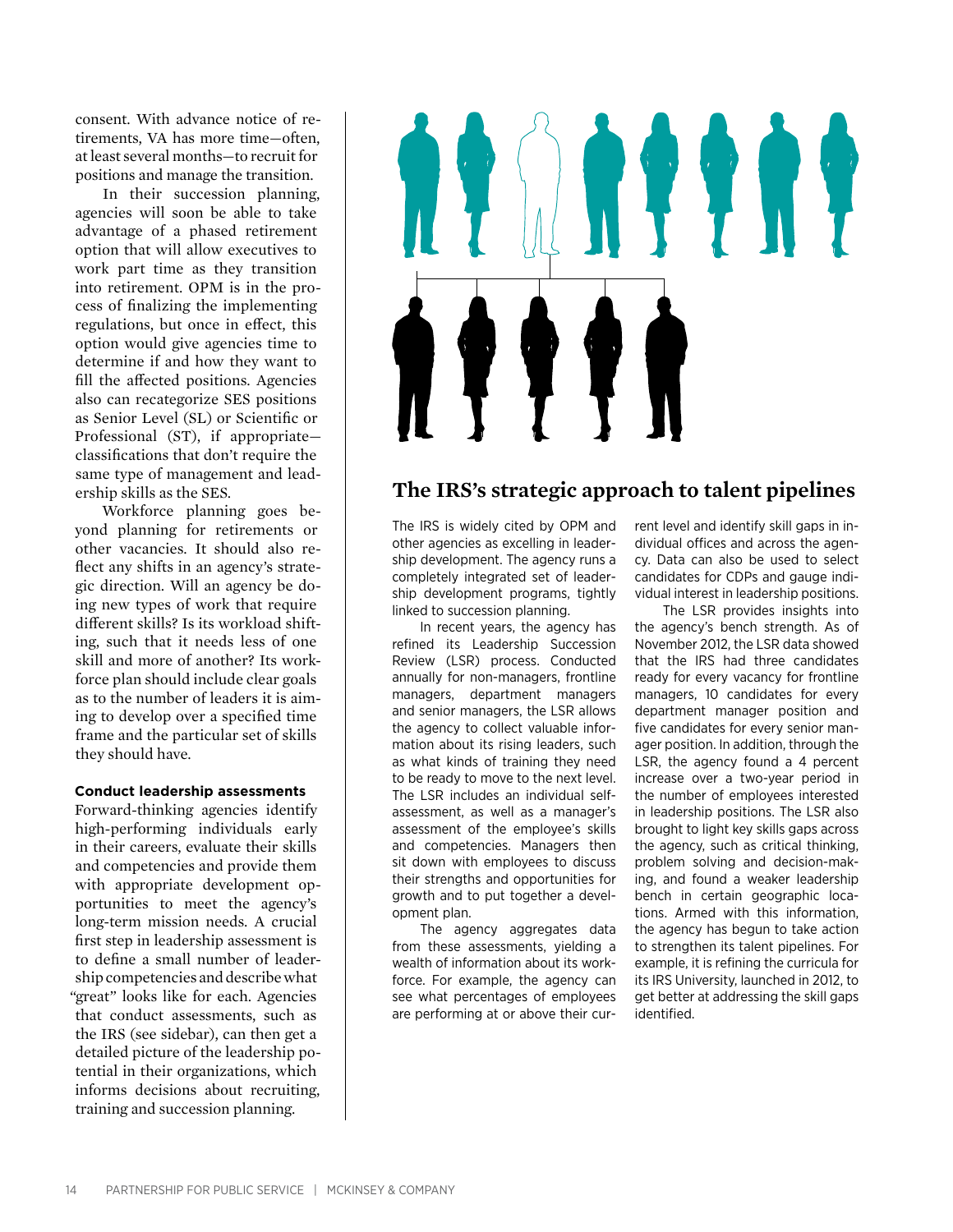

## **The NRC's offerings in leadership development**

The Nuclear Regulatory Commission's (NRC) CDP has one of the highest placement rates in government. According to the agency, 93 percent of its CDP graduates have entered the SES since 2001.

The NRC begins cultivating potential executives well before they reach the senior level. The agency runs a leadership academy, with a set of leadership-development programs that build upon one another and prepare talent for leadership positions. For example, NRC offers a competitive Leadership Potential Program (LPP) for high-performing individuals with little or no supervisory experience. The 12-month program is targeted at individuals at the GS-13 to GS-15 level and combines formal classroom learning with activities such as action-learning projects and rotation assignments. The leadership academy also includes individual classes and full curricula for supervisors and team leaders. This extensive background in leadership development prepares top candidates for participation in the agency's CDP, providing a stronger foundation for SES placement upon graduation.

The NRC is careful about aligning its CDP with specific talent needs and succession plans. The agency doesn't run a CDP if it knows that graduates will have to wait a long time for

SES positions to open. "We don't go around and ask for retirement dates," said an interviewee. "We try to time it just right by relying on succession planning and executives' updates on their future plans." Between 2005 and 2008, the NRC ran a CDP every other year and then stopped for a few years, given the agency's projected talent needs. The agency typically gave special assignments—such as a position as an acting SES manager in a regional office—to CDP graduates who had not yet entered the SES, so they could continue to develop executive-leadership skills.

The agency's ERB plays an active role in managing the talent pipeline, specifically in selecting LPP and CDP candidates and approving program content. "A succession-planning list is taken to every ERB meeting so that members can comment on moves or vacancies," said an interviewee, adding that the ERB has "very engaged members." These members frequently serve as mentors to CDP participants, either formally or informally, and support CDP graduates by helping them secure special assignments or SES placements. "Leadership at the top truly cares about the employees and looks out for their development, which helps the organization," said an interviewee.

#### 2 **Build the pipeline of future leaders**

Based on information from their workforce plans and leadership assessments, agencies can create a strategy for building their SES pipelines. They should make careful choices about how to develop internal leaders and when and where to recruit externally.

#### **Build an internal pipeline**

Agencies should be deliberate about building the skills they need for the future, rather than simply expecting employees to learn as they go or equating agency tenure with SES readiness. Ideally, agencies will prepare internal candidates for SES positions using a combination of training techniques, including formal classroom-style sessions, on-the-job experience and coaching from mentors and peers. They will also make a concerted effort to build interest in the SES, addressing the barriers that might prevent individuals from pursuing this career path.

#### **Formal training programs**

Most agencies with strong talent pipelines offer several leadershipdevelopment programs that employees can take long before they are ready to enter a CDP or equivalent SES preparation program. At the NRC, for instance, employees have already completed a number of development programs by the time they participate in a CDP (see sidebar).

In addition to honing technical, managerial and leadership skills, training programs also can help potential candidates understand what it is like to be in the SES and help them assess whether it is the right fit for them. OPM, for example, runs a one-week program for GS-15 employees called the Senior Executive Assessment Program (SEAP) that demystifies the SES and assesses participant readiness for executive positions. The program organizes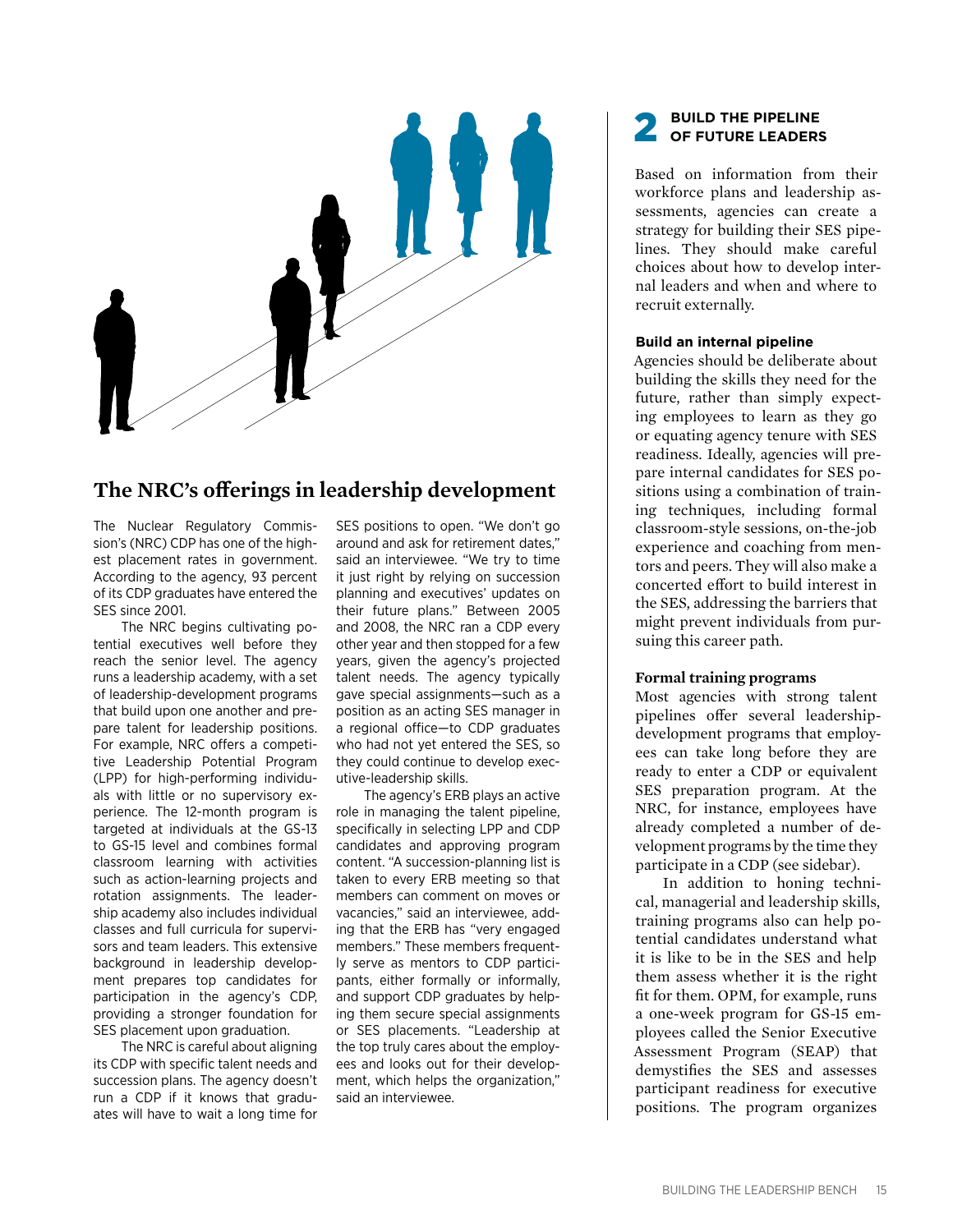a panel of current SES members to talk about transitions and challenges in moving into the SES.

In agencies with CDPs, HR leaders tend to see the program as critical for preparing executives for the SES. The most effective agencies align their CDPs with their workforce plan to ensure the program is emphasizing the right mix of skills and to increase the chances that CDP graduates will be placed in SES positions within a reasonable time period (often one or two years). These agencies put CDP candidates through a rigorous assessment process to ensure the best talent is selected for the program.

OPM requires agencies to provide each CDP participant with mentorship opportunities, a rotation assignment of at least four months in another office and 80 hours of training related to the ECQs. We found that successful CDPs exceed these requirements. For instance, they give longer rotation assignments six months or more—to help maximize participants' contributions. "We've seen over time that you are just getting your feet wet in 120 days, so we've extended it to six months," one agency official said. Other interviewees stressed that the best CDPs pair candidates with strong mentors, provide carefully chosen executivelevel rotations and give ample opportunity for networking with and learning from senior executives. Importantly, senior-level involvement shows an agency's commitment to the program. At the IRS, for example, deputy commissioners meet with CDP participants several times during the training period. In addition, participants meet with executives in each division for in-depth discussions, action-learning exercises and presentations, giving each participant a sense of the work and challenges of all IRS divisions.

Agencies also stressed that CDP participants benefit when ERB members are actively involved in advising and mentoring them and, ultimately, in helping connect highperforming individuals with SES opportunities.

Some agencies don't offer CDPs but have leadership development programs that have similar success characteristics: selectivity, a balanced curriculum that offers both classroom-style training and on-thejob experience, and support from senior leaders. DOD, for example, has a robust program for preparing employees for senior leadership positions (see sidebar).

#### **On-the-job experience**

Several agencies we interviewed supplement formal classroom training with on-the-job learning opportunities that go beyond simply performing daily tasks and honing skills along the way. These opportunities are structured offerings that integrate skill development with employees' day-to-day activities.

One example is the Interagency Rotation Program for GS-13 to GS-15 employees, created in 2011 by the PMC and the CHCO Council. Participants spend six months at another agency to get broad exposure, meet their counterparts and build their professional networks. They participate in monthly meetings with program peers, which facilitates skill development and encourages interagency collaboration. More than 150 people from 15 agencies have taken part in the program. The number of participating agencies—as well as the size of the cohorts—has grown steadily each year. Participants say the program has helped them gain new perspectives, develop new skills and expand their networks. Host supervisors feel that agencies also have benefited; some say they've been able to accomplish work that they couldn't have otherwise.

Some agencies provide shortterm, on-the-job stretch assignments, which a number of focus group participants found valuable

and even "challenging and fun." Interviewees said such assignments forced them to rely on a different set of skills, allowed them to work on something new and, in some cases, gave them the opportunity to build teams.

Several agencies integrate action-learning projects into broader leadership-development programs. In these projects, participants collaborate on designing and implementing a solution to a challenge. One interviewee said that her actionlearning project led to the creation of an agency's first telework policy. She and other interviewees highlighted the importance of choosing projects that contribute to the agency's mission, have visible impact and are supported by leadership. Regular communication with agency leadership during the course of the project also is crucial to success.

#### **Learning from coaches, mentors and peers**

Mentoring and coaching can have a tremendous impact on future executives. These activities helped some of our interviewees decide whether to apply for the SES and, in some cases, helped shepherd them through the process. Interviewees said that the most effective mentors provide honest feedback and challenge mentees to venture into new areas. One interviewee characterized mentoring as his "very best experience" in leadership development. Another said coaching "gives you some time to talk about what you're dealing with, and sometimes you need to do that with someone who's not within your agency." She added that she would strongly consider investing more in coaching if her agency's budget were to increase.

Another effective way to impart skills is through peer learning. The IRS is taking an innovative approach to promoting peer learning: It created Geographic Leadership Communities (GLCs) across the country, de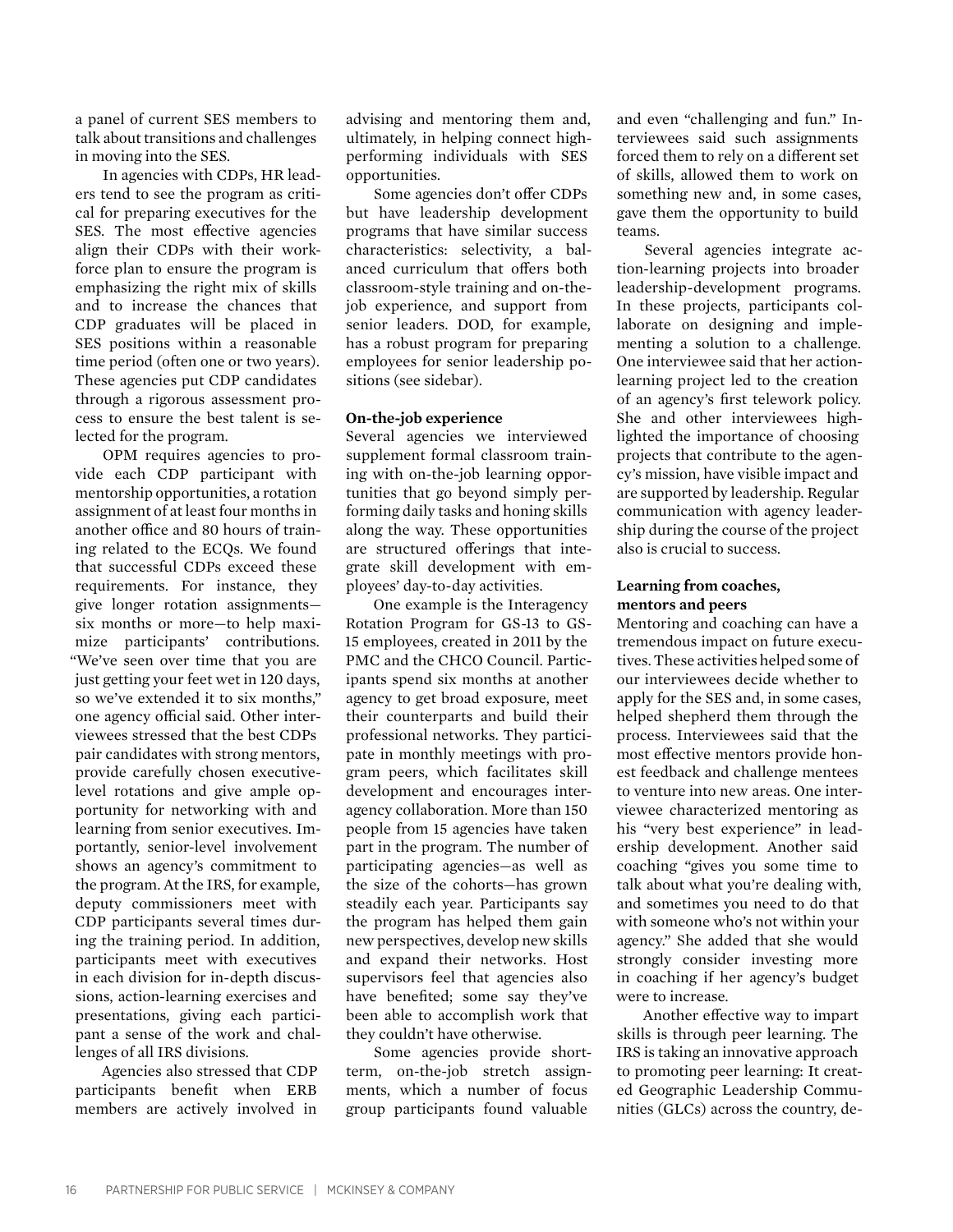signed to break down organizational silos among IRS offices. Through GLCs, executives from different operating divisions within a given geographic area come together—either in person or in virtual meetings—to network, discuss common challenges, share solutions and even learn about positions they could apply for within the agency. In 2012, leaders at various levels of management below the senior-executive level participated in GLC meetings in each of the 40 cities where these communities are located, allowing for collaboration and informal leadership development among peers, at minimal cost to the agency.

NASA also relies on peer learning. At NASA, "shadowing"—joining in a senior colleague's nonconfidential meetings and activities for a few hours or a full day—is a requirement for participating in the agency's core leadership-development programs. Individuals are responsible for identifying whom they would like to shadow, but often receive suggestions from mentors or other colleagues. Shadowing gives participants a view into the world of senior agency leaders and helps them connect to the agency's broader strategy.

#### **Build an external pipeline**

Because most agencies promote from within, we found few examples of best practices for building an external pipeline. Some agencies do seek out external candidates on a more ad hoc basis. For example, some agencies said they advertise their vacancies in trade magazines or technical journals; others said they cultivate relationships with people and organizations familiar with their agency's business, including retired military officers, state and local governments, and privatesector organizations with related missions or expertise. VA, for example, has been able to attract retired flag officers as well as hospital directors from the private sector.



## **The DOD's emphasis on enterprise-wide experience**

The Department of Defense's (DOD) core program for executive preparation is the two-year Defense Senior Leadership Development Program (DSLDP), which is distinctive in its emphasis on helping participants gain a department-wide perspective instead of focusing exclusively on a single subcomponent or agency.

The program has three core elements. The first is a 10-month Professional Military Education in residence at one of the DOD's war colleges: the Army War College, College of Naval Warfare, Air War College or National Defense University (National War College or Dwight D. Eisenhower School for National Security and Resource Strategy). To broaden their experience, participants are expected to attend a college that is not affiliated with their own service branch. The second element consists of a series of seminars with an enterprisewide focus, including on joint, interagency and multinational leadership. The seminars offer a blend of academic and experiential learning. For the third element, program participants must select an experiential activity for four to six months that spans the enterprise. Options include an action-learning team project, a rotation assignment or a role on a task

force or interagency team. Recent assignments have included activities at the Office of the Under Secretary for Defense for Personnel and Readiness, the Performance Improvement Council at the White House, DHS and OMB. Several participants said that these assignments placed them in new and challenging environments where they were able to put skills they attained during DSLDP coursework into practice and gain useful experience for becoming agency leaders.

One DOD representative said that the selection process for DSLDP participants is highly competitive. Each DOD component receives a certain number of allocations for the program and has its own process for reviewing program candidates, but all candidates must demonstrate ECQ proficiency. After the components' initial reviews, a selection panel comprising two SES members from each component selects between 30 and 40 individuals to participate in the program.

Another strong element of the DSLDP, according to a DOD representative, is senior-level support. The deputy secretary of DOD champions the program and encourages other senior leaders to promote it to employees.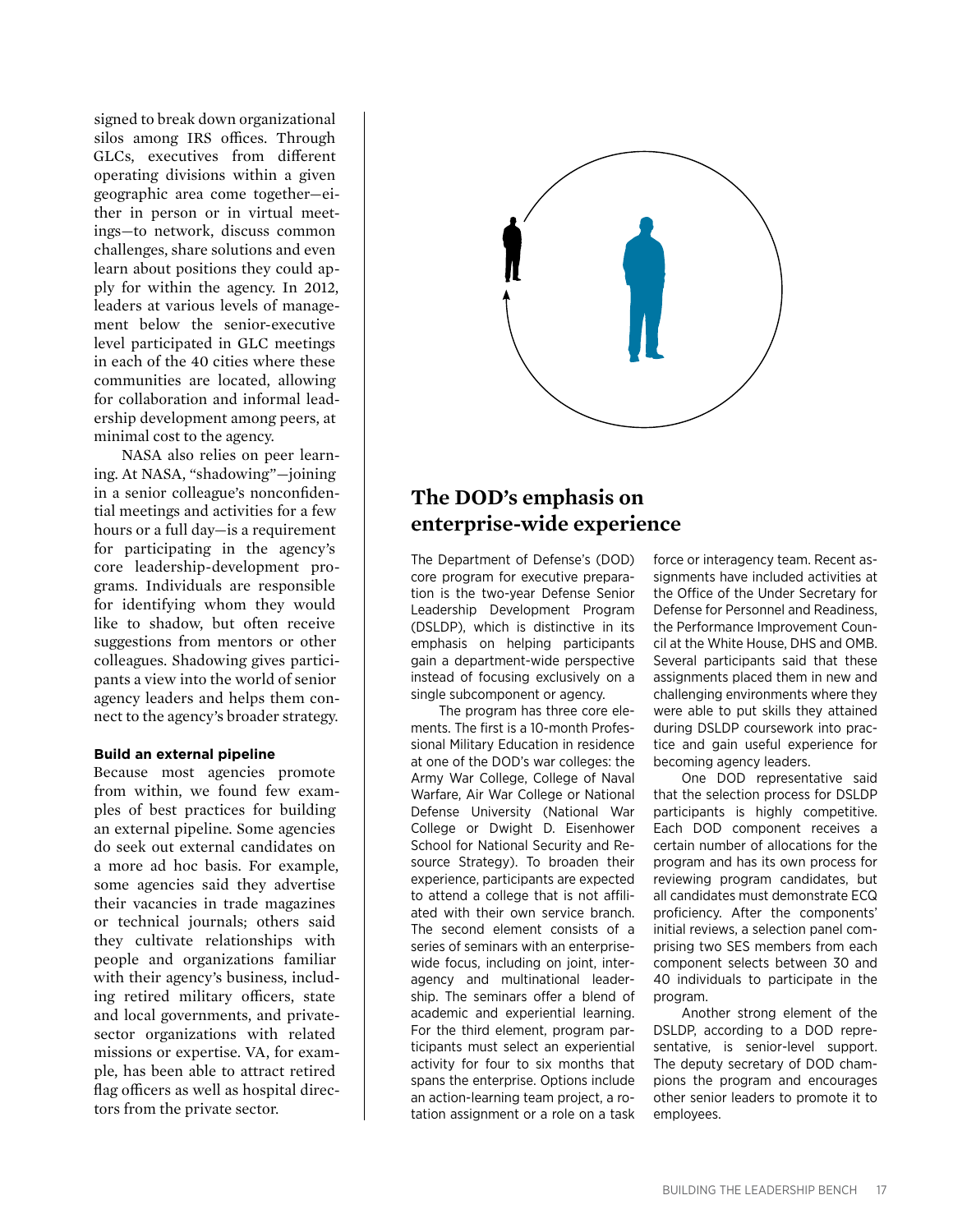Some interviewees mentioned the role of interagency assignments in giving employees a chance to learn about other opportunities. "Recruitment actually comes … through the relationships that people have from working on interagency projects," an interviewee said. Some agencies have successfully used short-term assignments to attract external candidates. The National Science Foundation, for example, has benefited from the Intergovernmental Personnel Act, which provides for temporary transfers of personnel between the federal government and state and local governments, academic institutions and other organizations.

# **SES MEMBERS FROM the candidate pool**

An important part of developing the executive pipeline is attracting candidates to SES positions, whether they are from inside or outside the agency. Agencies with good pipelines often focus on making the application and selection processes for SES jobs smoother for all candidates.

#### **Simplify the hiring process**

Recognizing that some individuals are initially intrigued by the prospect of becoming an SES member but are turned off by the tedious application process, some agencies are working to make the process easier and more transparent. Several now are accepting resumes rather than ECQ narratives in the initial stage of the application process. Interviewees told us that the switch to resume-based hiring has significantly increased both the size and diversity of the agency's applicant pool, with more opportunities for external candidates to apply for positions. Overall, the agencies we spoke with were pleased with the results—although some said dealing with the deluge of resumes was challenging.

In addition, some agencies such as VA (see sidebar) are working to make position descriptions in job announcements less technical and agency-specific. Hiring managers can work with HR professionals to write job descriptions that are open and inclusive to all candidates.

#### **Screen for most-qualified candidates**

Applicants for SES positions are evaluated by the agency's Executive Resources Board before their application goes to OPM's Qualifications Review Board. Engaged ERB members—who help select candidates for CDPs, serve as mentors or advisers and participate in other pipeline activities—have a wealth of information about internal candidates and how they might perform in an SES position. The ERB is then able to make a persuasive case to OPM for hiring candidates when they complete the program. This process typically can deliver a steady stream of qualified SES candidates, as the NRC sidebar demonstrates, as long as the agency follows merit principles in selecting candidates for the pre-SES development programs.

If the government is to attract more external candidates to the SES, ERBs will need to get better at determining how applicants' external experiences translate to federal government positions. ERB members will need to ensure that outside candidates receive equal consideration.

# 4 **Assess and continuously improve leadership-development programs**

Agencies should put in place mechanisms to assess whether their leadership-development programs are delivering the intended results. Are the programs producing leaders in the right numbers, in the right time frames and with the right skills?

Ideally, agencies would use SES performance data to assess the effectiveness of SES members who went through CDPs (or other prep programs) and survey SES members about how preparation for executive positions might be improved. But there are other assessment steps they can take to gain valuable insights.

Some agencies, such as GAO (see sidebar), are evaluating their programs by, for example, soliciting participant or supervisor feedback. Others pay close attention to the results of the Federal Employee Viewpoint Survey, an OPM-administered survey of employee satisfaction in federal agencies, to evaluate the effectiveness of training and development programs and gauge employees' overall satisfaction with federal leaders over time.

NASA has developed what it calls a "Return on Engagement Model." The agency asks participants about the usefulness of its leadership-development programs, whether they would recommend the programs to colleagues and if they've applied the skills they learned. The agency follows up with the participants' supervisors six months after the program to see how the employees are performing. NASA is also working to track whether participants receive an increase in responsibility or a promotion by the following year.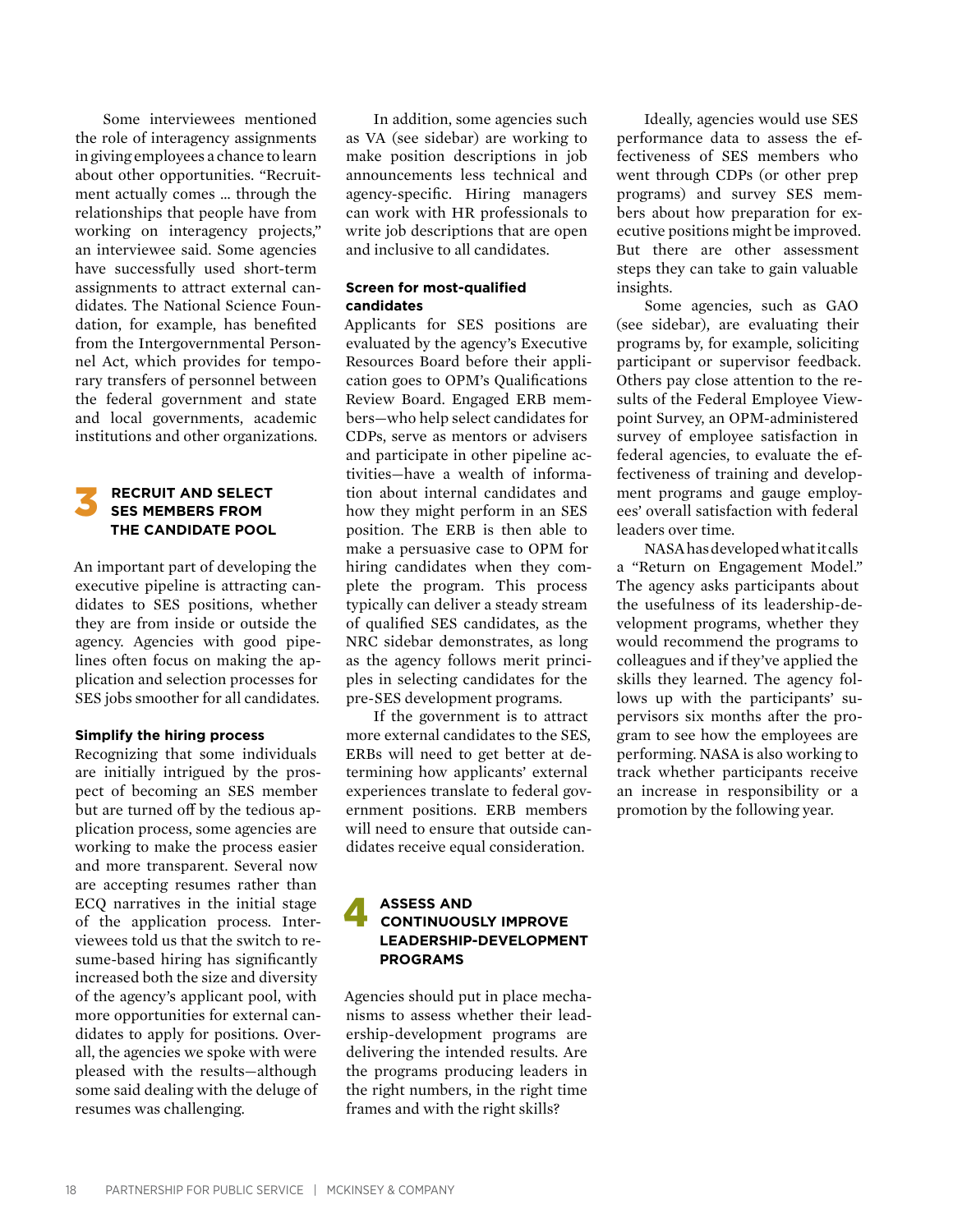

## **The VA's efforts to improve its hiring processes**

At the Department of Veterans Affairs (VA), leadership development is driven from the top. VA established a central office—the Corporate Senior Executive Management Office (CSEMO)—to handle all SES issues including recruitment, hiring, onboarding, professional development and management of the SES corps. The head of CSEMO reports directly to the VA secretary.

CSEMO seeks to identify in advance SES positions that will become available, and begin recruitment early. The office has helped VA attract a diverse pool of applicants for SES positions by, for example, ensuring that all vacancies are open to external candidates, instead of limiting some openings to internal candidates only. It also has reworded or eliminated some of the technical qualifications in job descriptions to make them more general, rather than requiring candidates to have specific experience that only a VA candidate could have received.

In addition, VA is more proactive about placing its CDP graduates in SES

positions, posting their bios on VA's SES website for managers to consider and forwarding their names to nominating officials when there are vacancies.

VA was one of the first agencies to adopt resume-based hiring; it now requires applicants to submit a five-page resume instead of lengthy Executive Core Qualifications narratives. Another change to the hiring process is the creation of a three-person Executive Resource Board. Rather than staff the board with the same individuals for extended periods, VA has a pool of 50 people who rotate after serving for six months, which allows for more diverse perspectives.

These efforts have helped the agency fill vacant SES positions. At the end of fiscal 2012, the agency had 94 percent of SES positions filled, compared with 89.4 percent at the beginning of the year. And there has been a dramatic increase since 2010 in the number of SES executives coming from outside the agency, said one VA interviewee, with the number rising from almost zero to about 30 percent.



## **The GAO's assessment process for leadership-development programs**

The Government Accountability Office (GAO) has made program assessment a priority as it seeks to continuously strengthen its leadership-development programs. The agency focuses on continuous feedback from a variety of sources to enhance its programs. For example, under the agency's CDP, called the Executive Candidate Assessment and Development Program (ECADP), individual candidates meet at six-month intervals with the managing director, the Executive Resources Board (ERB) and often the candidate's mentor until the candidate successfully meets Office of Personnel Management and GAO requirements, allowing those who are supporting the candidate to assess how well the program is working. Candidates receive feedback but also have an opportunity to share their thoughts on how the program could be improved.

In addition, GAO holds focus groups with recent CDP graduates to get their

input on the program. Recently, an ECADP graduate suggested that more attention should be paid to the return on investment of the agency-wide projects participants worked on while in the program. In response, the agency has changed how these projects are conducted.

On an agency-wide level, GAO taps several sources for feedback, including internal and external auditors who do rigorous annual inspections and reviews of its programs; employee surveys; customer surveys on internal operations; and client surveys—all of which help GAO make continuous improvements. With input from the ERB, the comptroller general reviews how well GAO's mission is being carried out, determines what leadership improvements are needed and chooses appropriate areas of emphasis to integrate into GAO's leadership-development programs.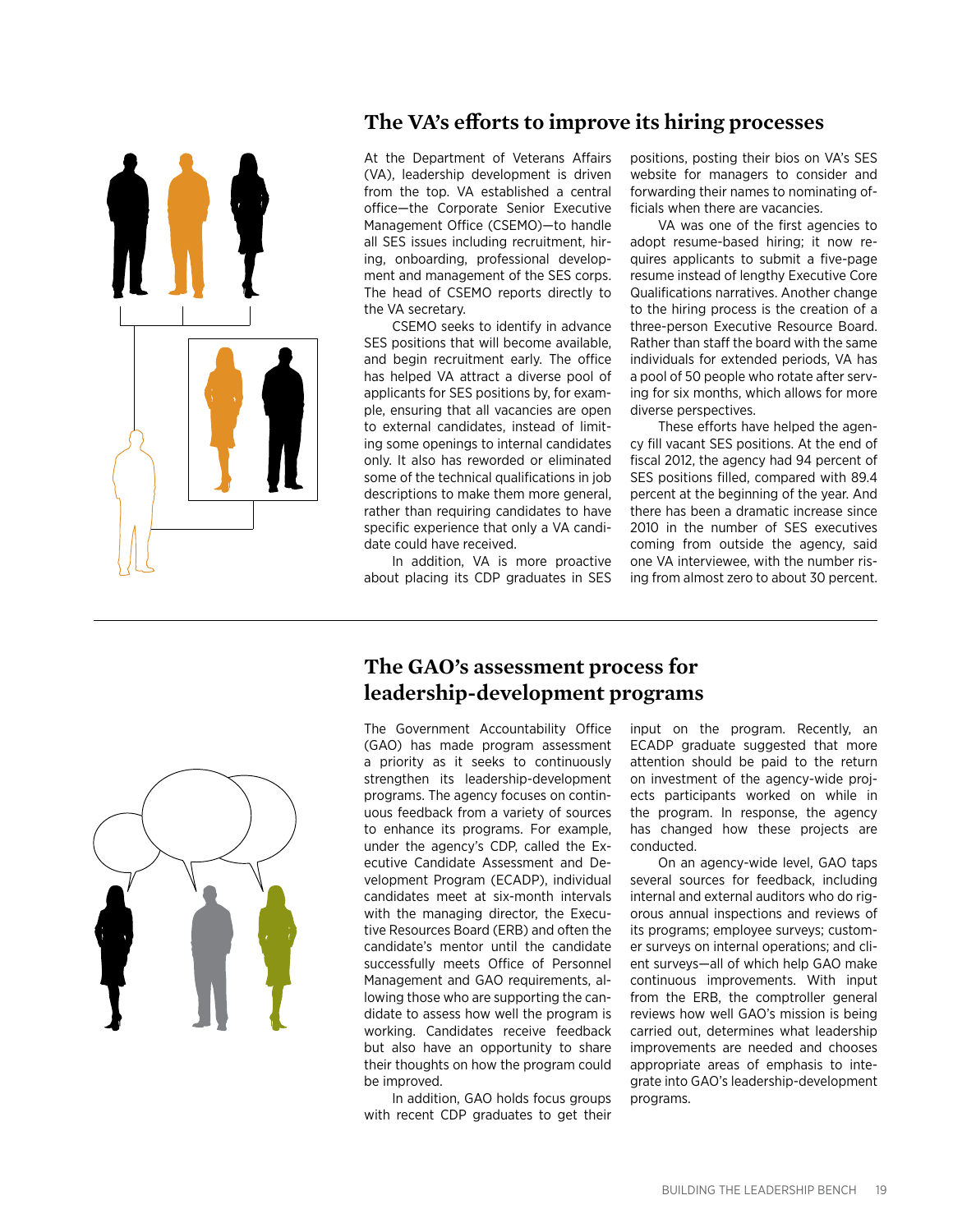# Options for strengthening the SES pipeline

**Some agencies are doing excellent work prepar-**

ing talent for the SES. But pockets of excellence are not enough. If our government is to have outstanding senior leadership in the coming years, and if that leadership is truly to be an enterprise-wide resource, decisive action must be taken now. In the course of compiling this report, we identified four opportunities for building strong executive-talent pipelines and helping to ensure the quality and effectiveness of future government leaders.

#### **Create central responsibility and accountability for developing a strong pipeline of executives who serve as government-wide assets**

Because it has a government-wide view, the office of the deputy director for management at OMB—if given the appropriate resources—would be a logical choice to serve as a central entity responsible for developing a strong SES pipeline. The deputy director for management, who is also the chair of the PMC, could collaborate with OPM to ensure that agencies are identifying, developing, recruiting and selecting SES candidates who can serve as agency and government-wide assets.

In support of OMB and PMC, OPM could create and maintain a central resume bank of aspiring and current candidates for the SES that contains records of the training and preparation they've received for an executive position. OPM also could supplement its online repository of SES vacancies with opportunities for rotations, interagency details or cross-agency working groups. This centralized source of information would facilitate job searches and hiring decisions, and foster greater mobility. To help get agencies familiar with, and interested in, these resources, OMB and OPM could promote them to agencies and help them understand their value.

OPM could expand its current work of facilitating the sharing of best practices among agencies. For example, if it is not cost-effective for smaller agencies to develop and run leadership-development programs, OPM could formally partner them with larger agencies with related missions so their staff can participate in CDPs and other development opportunities outside their agencies.

OMB and OPM also could consider requiring SES candidates to have experience in another functional area, agency, sector or level of government, providing an incentive to aspiring SES candidates to seek such experience. OPM and OMB also could champion expansion of the Interagency Rotation Program.

Congress, for its part, could improve the leadership capacity of the future SES cadre by ensuring funding for leadership development—even in this challenging budget environment—with the understanding that it is an investment in a more efficient and effective government. It would also be invaluable for the president to convene the SES as a community—for example, at an annual town hall–style meeting during which he shares his vision for the SES, along with his goals and priorities for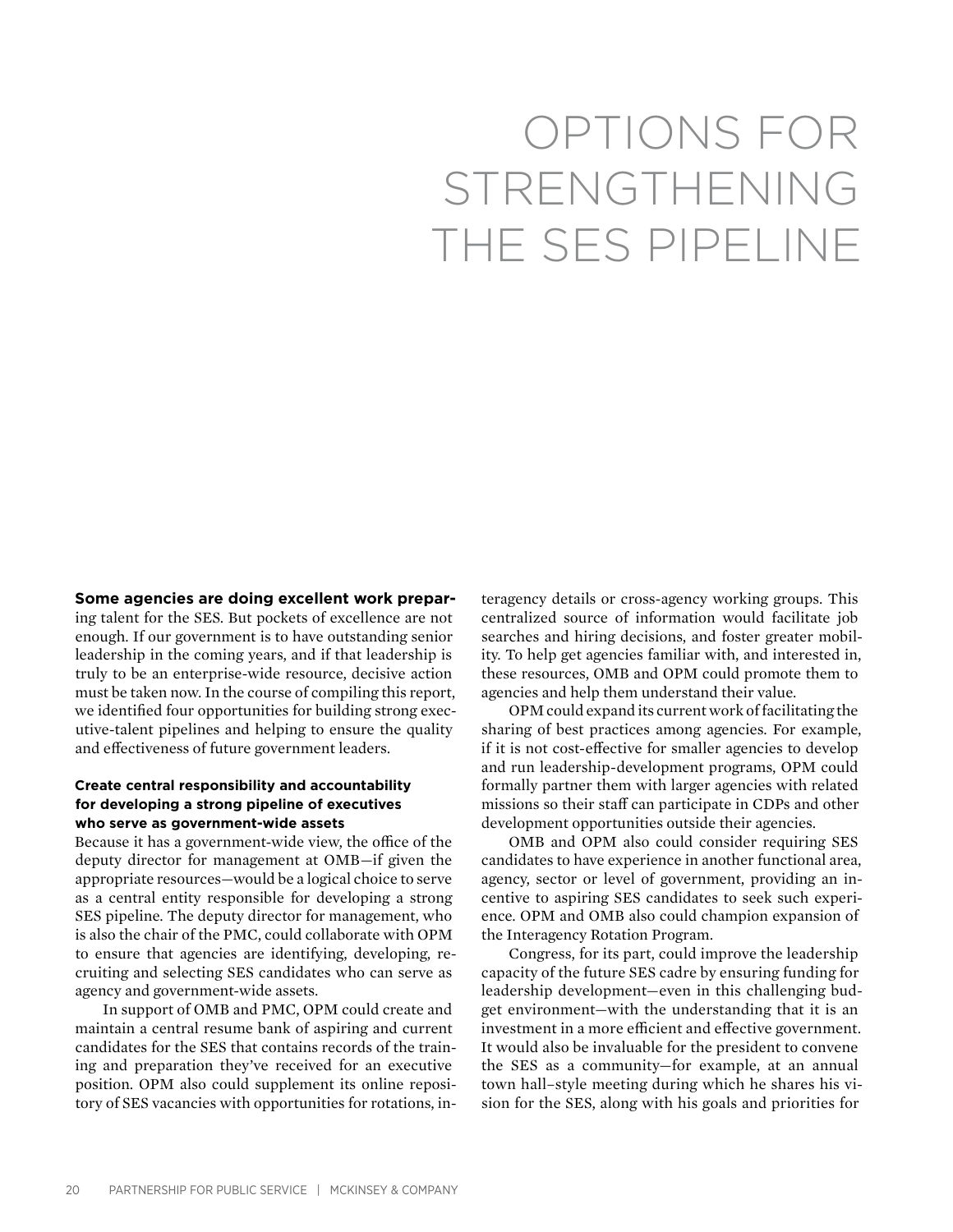the administration. Such a meeting would demonstrate the administration's support for its senior leaders and inspire those in the talent pipeline to join the SES corps.

#### **Develop a comprehensive approach for developing talent for the SES, incorporating best practices**

Federal agencies that don't yet have a comprehensive, integrated approach to talent development should design one, incorporating other agencies' effective practices as described earlier in this report. For example, rather than waiting until an SES position opens to find feasible candidates, agencies should identify promising individuals early in their careers and give them developmental opportunities to prepare them for the SES.

SES positions require broad perspective and exceptional management and leadership capabilities, and agencies should tailor their SES preparation programs accordingly. SES positions that don't meet these criteria should be recategorized into the Senior Level (SL) or Scientific or Professional (ST) designations, which don't require the same type of management and leadership skills.

Agencies should systematically track their programs' costs, outcomes and return on investment. Once participants have gone through development programs, agencies should gather feedback from them, their supervisors and agency leaders and share that feedback with other agencies as well as with OPM. Agencies also should use performance data to evaluate the effectiveness of SES members who went through leadership development programs, and use this information to make program improvements. Agency leaders—and Congress—can gain valuable insights into the quality of leadership in each agency from the results of the annual federal employee survey, which can then inform

improvements to leadership-development programs.

#### **Prioritize the development of future executives**

Even the best-designed programs will fail without the support of an organization's top leaders. Senior agency leaders should be accountable for effective leadership development and succession planning, and provide leadership-development opportunities to the people who report to them. Furthermore, agency leaders should model the behavior they wish to see cascade through the organization, instilling in current and aspiring leaders the idea that leadership entails more than just overseeing projects or programs; it also involves developing and coaching people. They should hold their senior executives accountable for helping to build the next generation of SES members—for example, by incorporating metrics into senior executives' performance reviews on how well they develop and train their own employees.

ERBs should comprise top career and political leaders who understand the ERB's role in developing the SES talent pipeline: It serves as the critical link between agency leadership and the human capital office. ERB members should be actively involved in identifying highpotential talent, selecting participants for leadership-development programs and CDPs, and serving as advisers and mentors for these programs. They should work closely with agency leadership to make certain that all SES hires meet the agency's short- and long-term needs. ERB members also should help ensure the SES cadre participates in ongoing career enhancement through activities such as rotations.

#### **Open SES pipelines more fully to external candidates**

Agency leaders should instill a culture that not only accepts but also

actively seeks and welcomes talent from outside the agency and the federal government. Agencies should review their hiring processes and remove unnecessary barriers to external candidates—for example, by eliminating the ECQ narrative requirement, as some agencies have already done; they should also streamline the hiring process to reduce wait time and uncertainty. Agency executive-resources staff should work closely with hiring managers to make sure that SES job descriptions reflect the essential skills needed for success and are not written in a way that excludes or discourages non-government applicants. For example, a job description should not require non essential experience that only a current federal employee is able to attain.

Agencies should pursue partnerships and short-term exchanges to bring in talent from the private sector, nonprofit organizations and academia. Such exchange opportunities can help give external candidates a window into the federal government and perhaps encourage some to pursue a career in public service.

The federal government's seniormost executives cannot just be good program managers. The dynamic global environment, the tendency of modern problems to spill across multiple agencies and the increasingly interconnected and interdependent nature of government require executives who have broad perspectives, can think strategically and are able to lead people through uncertainty and change. Today's senior agency leaders should ensure that our future executives have the requisite preparation and skills. They must invest time, attention and resources in talent development. The payoff will be a more effective government—one that can more capably meet the needs of its many constituents.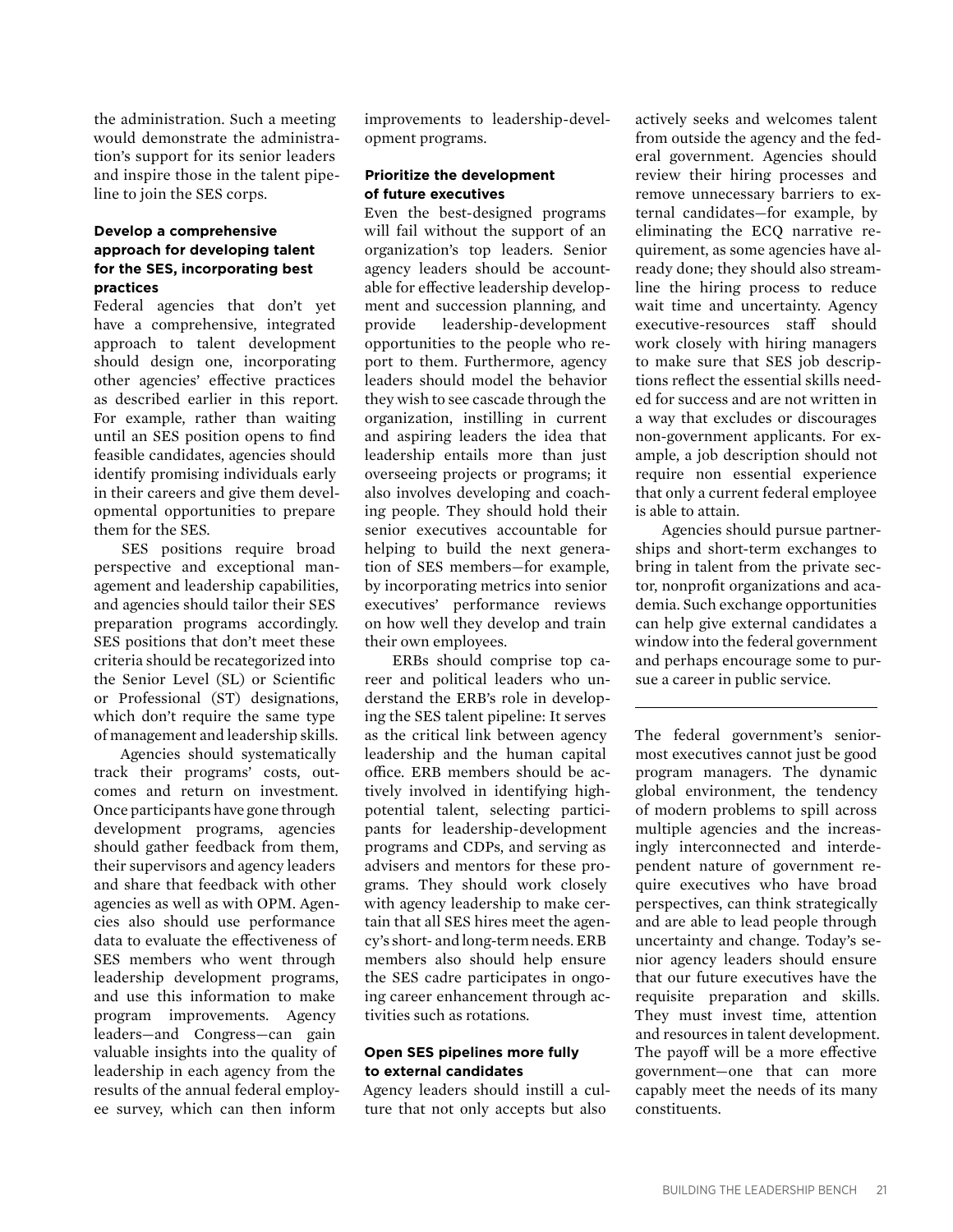#### **Appendix A CONTRIBUTORS**

#### CIGIE Training Institute

Lisa Rodely Allen Program Manager

## Department of Commerce

Patent and Trademark Office

Deborah S. Cohn Commissioner for Trademarks

#### Department of Defense

#### Frank DiGiovanni

Director of Training Readiness and Strategy, Office of the Deputy Assistant Secretary of Defense for Personnel & Readiness

#### David Hamel

Director, Occupational Safety and Health, Defense Logistics Agency

Lynn Simpson

Senior Advisor to the Under Secretary of Defense for Personnel and Readiness

#### Cynthia Way

Leadership Development Specialist, Defense Civilian Personnel Advisory Service, Leadership, Learning, and Development Division

#### Department of the Air Force

#### Devin Cate

Acting Director, Air Force Test and Evaluation

Dr. Mary Cerniglia-Mosher Director of Staff and Strategic Planning, USAF Audit Agency

Robert E. Corsi, Jr. Assistant Deputy Chief of Staff, Manpower, Personnel and Services (AF/A1)

#### Mark Doboga

Former Director, Plans and Integration and Deputy Chief of Staff, Manpower, Personnel and Services

Barbara Sisson

Director, Logistics, Installations and Mission Support, HQ USAF Air Education and Training Command

#### Department of the Navy

Tia Butler

Director, Executive Management Program Office

#### Department of Education

#### Timothy Beatty

Chief, Independent Living Unit, Rehabilitation Services Administration

#### Timothy C. Muzzio, Ph.D.

Director, Program, Budget and Evaluation, National Institute on Disability and Rehabilitation Research

#### Department of Energy

#### David Rosenmarkle

SESCDP Program Manager, Executive Learning and Development, Learning and Development Program Management Division

#### Department of Health and Human Services

#### Kristin Gillham

Director, Office of Enterprise Support Programs

E.J. Holland, Jr. Assistant Secretary for Administration

#### Department of Homeland Security

#### Rafael Borrás

Under Secretary for Management

Kenneth Clark, P.h.D.

Director, Information Sharing and Intelligence Enterprise Management Division, Office of Intelligence and Analysis

#### Mike Hetle

Participant and Graduate, DHS/FED CDP Cohort 2

#### Scott F. McAllister Deputy Under Secretary, Office of Intelligence and Analysis

#### Department of Housing and Urban Development

Jean Lin Pao General Deputy Assistant Secretary, Office of Policy Development and Research

#### David R. Ziaya

Deputy Assistant Secretary, Office of Operations and Management, Office of Fair Housing and Equal Opportunity

#### Department of Justice

Randy Bergquist

Assistant Director, Learning and Workforce Development

Melanie Ann Pustay Director, Office of Information Policy, Office

of the Associate Attorney General

#### Richard Ward

Civil Trial Section Chief (Western Region), Civil Trial Section, Tax Division

#### Department of Labor

#### Charlotte Hayes

Deputy Assistant Secretary, Office of the Assistant Secretary for Administration and Management

#### T. Michael Kerr

Assistant Secretary for Administration and Management

#### Sydney Rose

Acting Director, Human Resources Center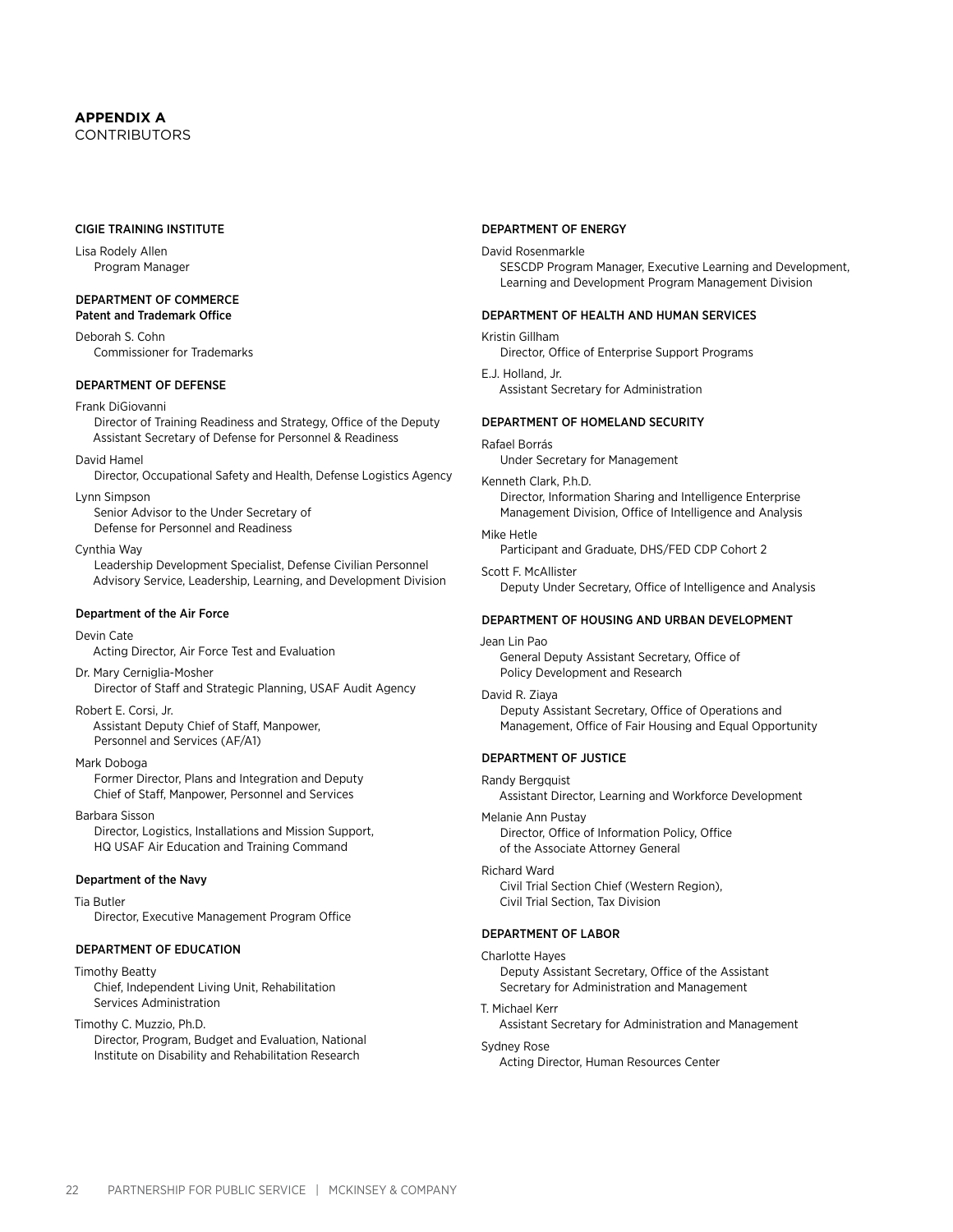#### Department of the Treasury

Nani A. Coloretti Assistant Secretary for Management

#### Internal Revenue Service

Becky Barber Director, Employment, Talent and Security, Human Capital Office

Kim Barczak Director, Executive Services

Karen Becton-Johnson Director, Workforce Progression and Management

Susan Cunningham Program Director, Office of Compliance Analytics

Angela DiCarlo HR Senior Technical Advisor

Susan Greer Director, Leadership, Education and Delivery Services, Human Capital Office

Ronald Leidner Deputy Director, Corporate Data

Claudia McMahon Assistant Director, Office of Executive Services

Dean R. Silverman Senior Advisor to the Commissioner, Compliance Analytics Initiatives

#### Department of Veterans Affairs

W. Scott Gould Former Deputy Secretary

Christine Kluh Deputy Assistant Secretary, Corporate Senior Executive Management

Jim Trinka Executive Director, Leading EDGE

#### Environmental Protection Agency

Mark Kasman Senior Advisor, Asia Pacific Program, Office of International and Tribal Affairs

Louise Kitamura Associate Director, Office of Water Resource Management

Alan S. Larsen Counsel to the Inspector General

Claire Milam, M.A. Ed. Program Manager, Executive Leadership Development, Executive Resources Division

Juan Reyes Deputy Associate Administrator, Office of Homeland Security

#### General Services Administration

Martha Johnson Former Administrator

#### Government Accountability Office

Robert Goldenkoff Director, Strategic Issues

Belva Martin Director, Acquisition and Sourcing Management

David Maurer Director, Homeland Security and Justice

Beverly L. Norwood Director of Leadership and Executive Programs, Learning Center/Human Capital Office

#### IBM

Tom W. Vines Vice President, Human Resources, Business & Technical Leadership

#### National Aeronautics and Space Administration

Jeri Buchholz Assistant Administrator, Office of Human Capital Management

Lauren Leo Director, Workforce Management and Development

#### National Science Foundation

Christine Cataldo Senior Advisor for Executive Resources, Division of Human Resource Management

#### National Security Agency

Carolyn Conlan Director, Enterprise Succession Management Glenn Leuschner

Associate Director for Corporate Leadership

Harold Levin Program Manager, Leadership Development

Stephen Ramp Program Manager, Enterprise Succession Management

#### Nuclear Regulatory Commission

Jody Hudson Deputy Chief Human Capital Officer Alison Tallarico

Senior HR Specialist

Andrea D. Valentin Associate Director, HR Operations and Policy, Office of Chief Human Capital Officer

#### Mike Weber

Deputy Executive Director, Materials, Waste, Research, State, Tribal, and Compliance Programs, Office of the Executive Director for Operations

#### Office of Management and Budget

Katie Malague Performance Manager

Shelley Metzenbaum Former Associate Director for Performance and Personnel Management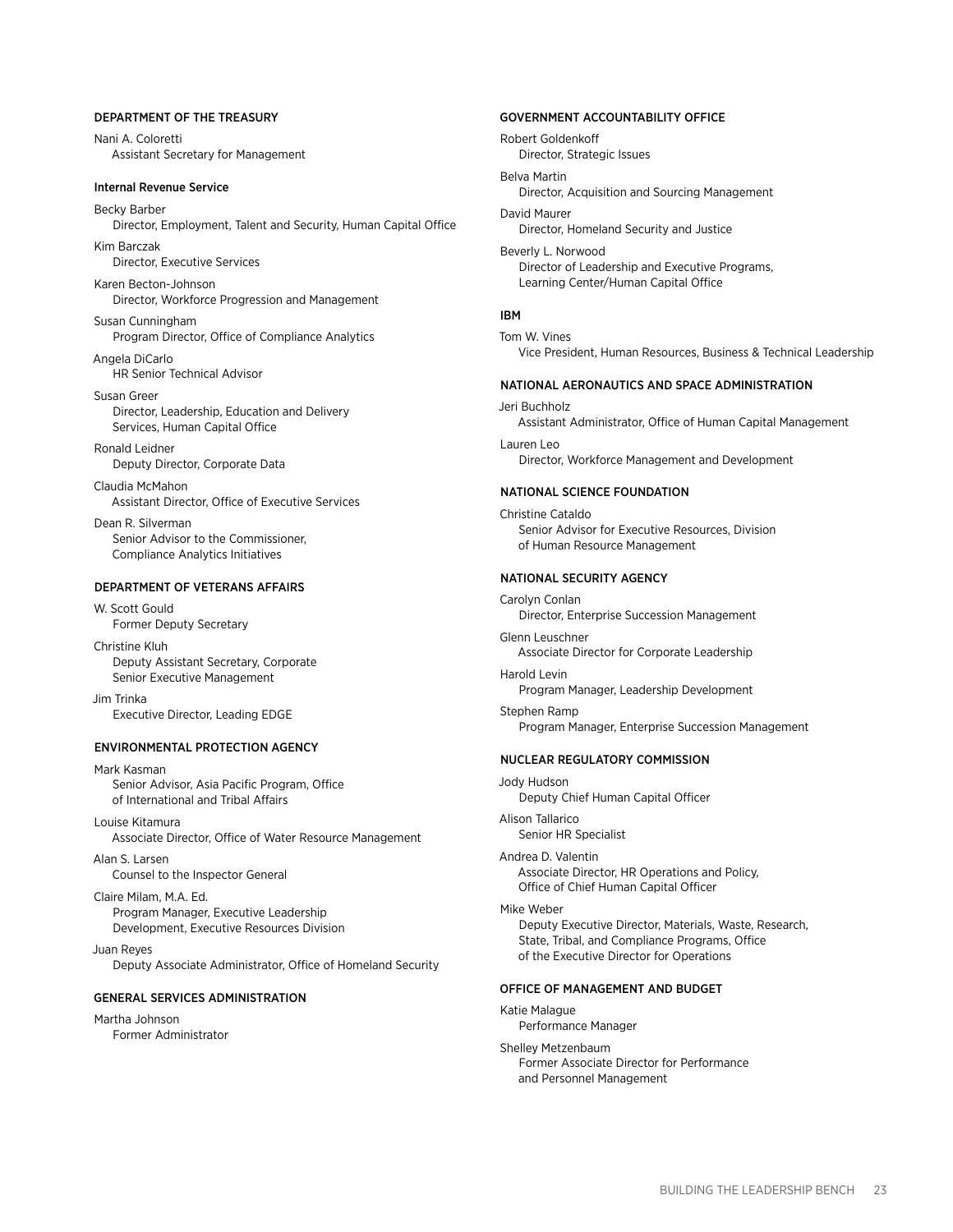#### Office of Personnel Management

Julie Brill

Manager, Training and Executive Development

Cassandra Cunfer Training and Development Specialist

Steve Frieman, P.h.D. Former Program Director, Western Management Development Center

Cynthia Reynolds Human Resources Specialist

Steve Shih Deputy Associate Director, Senior Executive Service and Performance Management Policy

#### Federal Executive Institute

Alexis A. Halley, P.h.D. Faculty

Suzanne Logan, Ed.D. Deputy Associate Director, Center for Leadership Development and Director, Federal Executive Institute

Matthew Stafford Dean of Faculty

#### Senior Executives Association

Carol Bonasaro President

#### Small Business Administration

Kevin Mahoney Former Chief Human Capital Officer

#### Social Security Administration

Bonnie Doyle Associate Commissioner for Personnel We would like to thank the U.S. Office of Personnel Management for providing invaluable technical expertise and data analysis.

#### Partnership for Public Service

Margot Conrad, Project Lead

Benjamin Bennett Nathan Dietz Bevin Johnston John Palguta Eric Parker Ellen Perlman John Ruley Lara Shane Erin Simpler Chris Thompson

#### McKinsey & Company

Susan Charnaux-Grillet Blair Epstein Nora Gardner Cameron Kennedy Monica Toriello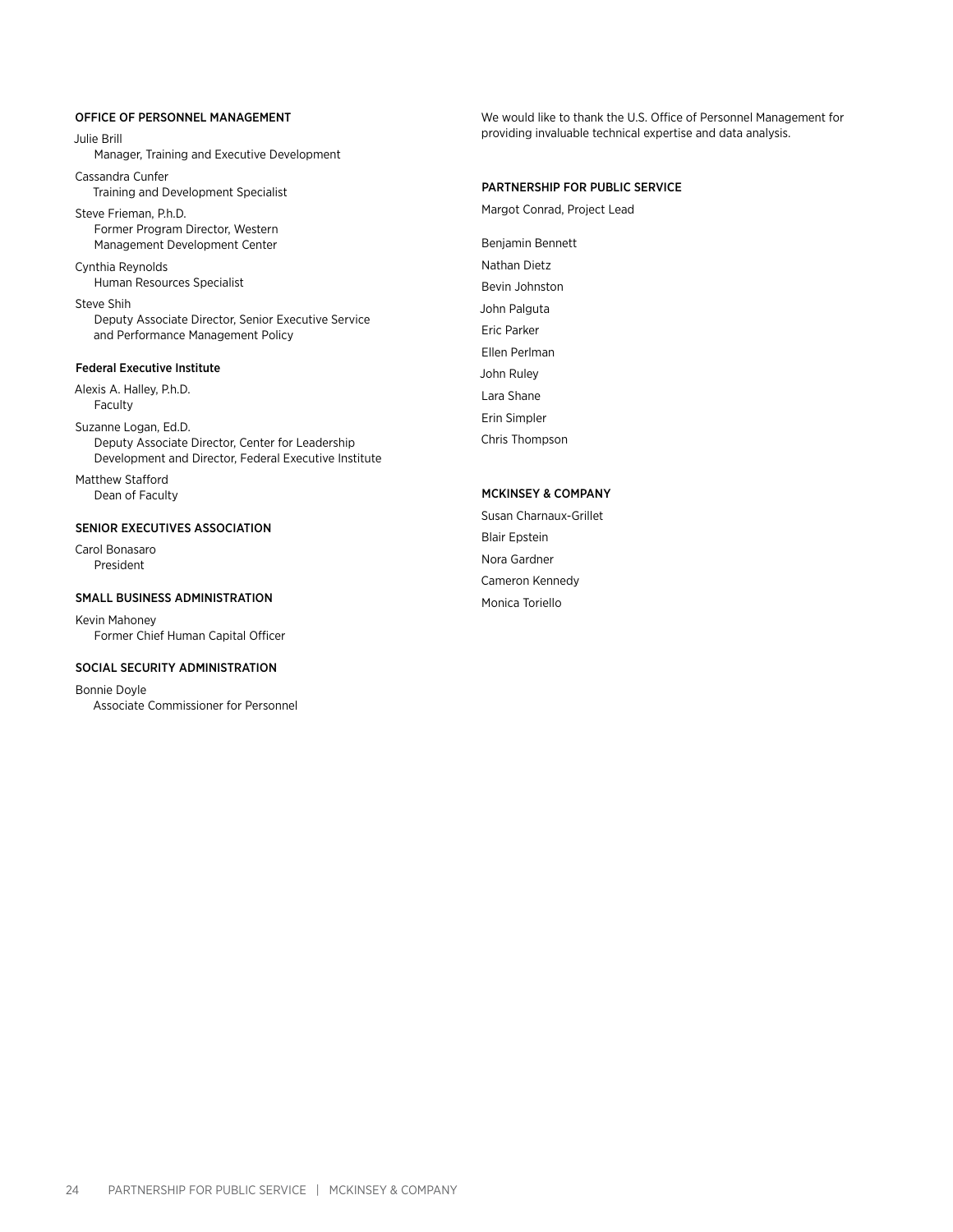#### **Appendix B**

Retirement eligibility of career senior executives, By fiscal year

| Agency                                      |                                       |            | 2011*          | 2012**         |
|---------------------------------------------|---------------------------------------|------------|----------------|----------------|
| Government-wide***                          | Total employed                        |            | 7,100          | 7,089          |
|                                             | Eligible to retire:                   | Currently  | 34.8%          | 33.9%          |
|                                             |                                       | In 3 years | 52.7%          | 51.8%          |
|                                             |                                       | In 5 years | 63.7%          | 62.8%          |
| Department of Agriculture                   | Total employed                        |            | 305            | 297            |
|                                             | Eligible to retire:                   | Currently  | 43.9%          | 41.8%          |
|                                             |                                       | In 3 years | 63.9%          | 62.0%          |
|                                             |                                       | In 5 years | 74.4%          | 70.7%          |
| Department of the Air Force                 | Total employed                        |            | 186            | 176            |
|                                             | Eligible to retire:                   | Currently  | 43.9%          | 41.8%          |
|                                             |                                       | In 3 years | 47.3%          | 45.5%          |
|                                             |                                       | In 5 years | 60.2%          | 58.0%          |
| Department of the Army                      | Total employed                        |            | 286            | 270            |
|                                             | Eligible to retire:                   | Currently  | 26.9%<br>46.2% | 26.3%          |
|                                             |                                       | In 3 years | 59.1%          | 49.6%<br>65.2% |
| Department of Commerce                      | Total employed                        | In 5 years | 335            | 340            |
|                                             | Eligible to retire:                   | Currently  | 39.1%          | 35.3%          |
|                                             |                                       | In 3 years | 50.4%          | 47.6%          |
|                                             |                                       | In 5 years | 58.8%          | 55.0%          |
| Department of Education                     | Total employed                        |            | 65             | 62             |
|                                             | Eligible to retire:                   | Currently  | 49.2%          | 46.8%          |
|                                             |                                       | In 3 years | 66.2%          | 67.7%          |
|                                             |                                       | In 5 years | 73.8%          | 75.8%          |
| Department of Energy                        | Total employed                        |            | 424            | 439            |
|                                             | Eligible to retire:                   | Currently  | 28.5%          | 26.2%          |
|                                             |                                       | In 3 years | 45.0%          | 43.5%          |
|                                             |                                       | In 5 years | 55.9%          | 57.2%          |
| Department of Health and Human Services     | Total employed                        |            | 385            | 376            |
|                                             | Eligible to retire:                   | Currently  | 31.4%          | 28.5%          |
|                                             |                                       | In 3 years | 45.7%          | 42.6%          |
|                                             |                                       | In 5 years | 56.9%          | 54.3%          |
| Department of Homeland Security             | Total employed                        |            | 459            | 546            |
|                                             | Eligible to retire:                   | Currently  | 27.2%          | 27.5%          |
|                                             |                                       | In 3 years | 48.6%          | 47.3%          |
|                                             |                                       | In 5 years | 58.8%          | 59.0%          |
| Department of Housing and Urban Development | Total employed                        |            | 91             | 84             |
|                                             | Eligible to retire:                   | Currently  | 46.2%          | 44.0%          |
|                                             |                                       | In 3 years | 58.2%          | 58.3%          |
|                                             |                                       | In 5 years | 65.9%          | 64.3%          |
| Department of the Interior                  | Total employed                        |            | 227            | 228            |
|                                             | Eligible to retire:                   | Currently  | 40.5%          | 46.5%          |
|                                             |                                       | In 3 years | 63.0%          | 59.6%          |
|                                             |                                       | In 5 years | 70.5%          | 66.7%          |
| Department of Justice                       | Total employed<br>Eligible to retire: |            | 700            | 679            |
|                                             |                                       | Currently  | 38.4%          | 40.8%          |
|                                             |                                       | In 3 years | 61.6%          | 62.7%          |
|                                             |                                       | In 5 years | 74.0%          | 72.5%          |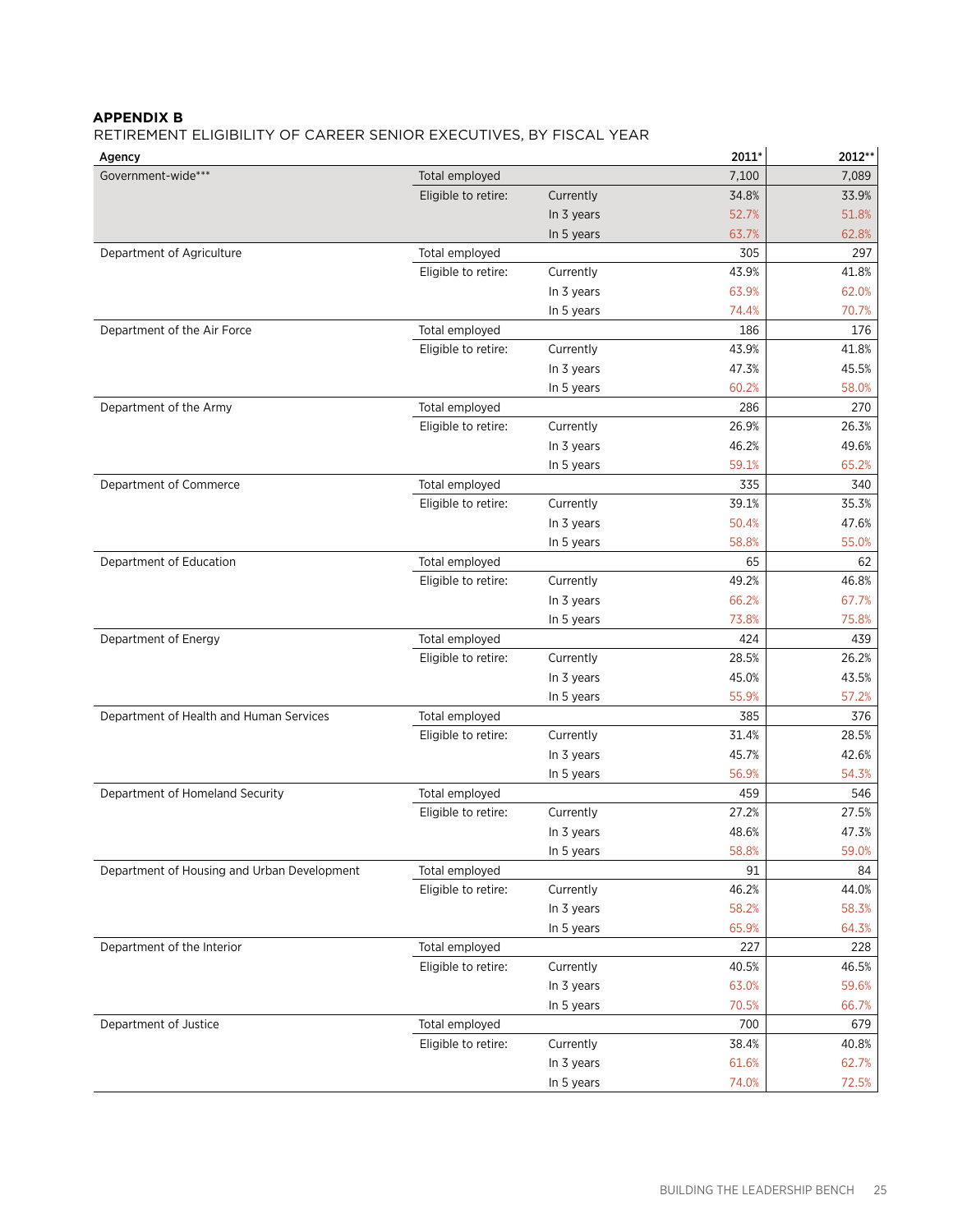| Agency                                        |                                       |            | 2011*          | 2012**       |
|-----------------------------------------------|---------------------------------------|------------|----------------|--------------|
| Department of Labor                           | Total employed                        |            | 136            | 128          |
|                                               | Eligible to retire:                   | Currently  | 47.1%          | 46.9%        |
|                                               |                                       | In 3 years | 65.4%          | 61.7%        |
|                                               |                                       | In 5 years | 76.5%          | 73.4%        |
| Department of the Navy                        | Total employed                        |            | 340            | 314          |
|                                               | Eligible to retire:                   | Currently  | 29.4%          | 30.9%        |
|                                               |                                       | In 3 years | 49.4%          | 51.0%        |
|                                               |                                       | In 5 years | 62.4%          | 64.6%        |
| Department of State (except Foreign Service)  | Total employed                        |            | 129            | 138          |
|                                               | Eligible to retire:                   | Currently  | 41.9%          | 39.1%        |
|                                               |                                       | In 3 years | 56.6%          | 58.0%        |
|                                               |                                       | In 5 years | 71.3%          | 67.4%        |
| Department of Transportation                  | Total employed                        |            | 184            | 193          |
|                                               | Eligible to retire:                   | Currently  | 35.9%          | 33.2%        |
|                                               |                                       | In 3 years | 47.3%<br>56.5% | 46.6%        |
| Department of the Treasury                    | Total employed                        | In 5 years | 443            | 57.0%<br>458 |
|                                               | Eligible to retire:                   | Currently  | 30.0%          | 29.0%        |
|                                               |                                       | In 3 years | 48.5%          | 48.7%        |
|                                               |                                       | In 5 years | 59.6%          | 63.3%        |
| Department of Veterans Affairs                | Total employed                        |            | 281            | 307          |
|                                               | Eligible to retire:                   | Currently  | 40.2%          | 36.5%        |
|                                               |                                       | In 3 years | 61.2%          | 54.7%        |
|                                               |                                       | In 5 years | 68.3%          | 62.9%        |
| <b>Environmental Protection Agency</b>        | Total employed                        |            | 254            | 248          |
|                                               | Eligible to retire:                   | Currently  | 39.4%          | 37.5%        |
|                                               |                                       | In 3 years | 57.1%          | 54.8%        |
|                                               |                                       | In 5 years | 66.1%          | 65.7%        |
| <b>General Services Administration</b>        | Total employed                        |            | 88             | 93           |
|                                               | Eligible to retire:                   | Currently  | 26.1%          | 24.7%        |
|                                               |                                       | In 3 years | 39.8%          | 33.3%        |
|                                               |                                       | In 5 years | 48.9%          | 48.4%        |
| National Aeronautics and Space Administration | Total employed                        |            | 462            | 403          |
|                                               | Eligible to retire:                   | Currently  | 24.8%          | 27.8%        |
|                                               |                                       | In 3 years | 43.3%          | 46.2%        |
|                                               |                                       | In 5 years | 55.8%          | 59.1%        |
| National Labor Relations Board                | Total employed                        |            | 55             | 52           |
|                                               | Eligible to retire:                   | Currently  | 83.6%          | 73.1%        |
|                                               |                                       | In 3 years | 89.1%          | 82.7%        |
|                                               |                                       | In 5 years | 89.1%          | 86.5%        |
| National Science Foundation                   | Total employed                        |            | 74             | 76           |
|                                               | Eligible to retire:                   | Currently  | 54.1%          | 44.7%        |
|                                               |                                       | In 3 years | 60.8%          | 55.3%        |
| <b>Nuclear Regulatory Commission</b>          |                                       | In 5 years | 73.0%          | 64.5%        |
|                                               | Total employed<br>Eligible to retire: | Currently  | 160<br>32.5%   | 146<br>32.2% |
|                                               |                                       | In 3 years | 50.6%          | 53.4%        |
|                                               |                                       | In 5 years | 65.0%          | 69.9%        |
|                                               |                                       |            |                |              |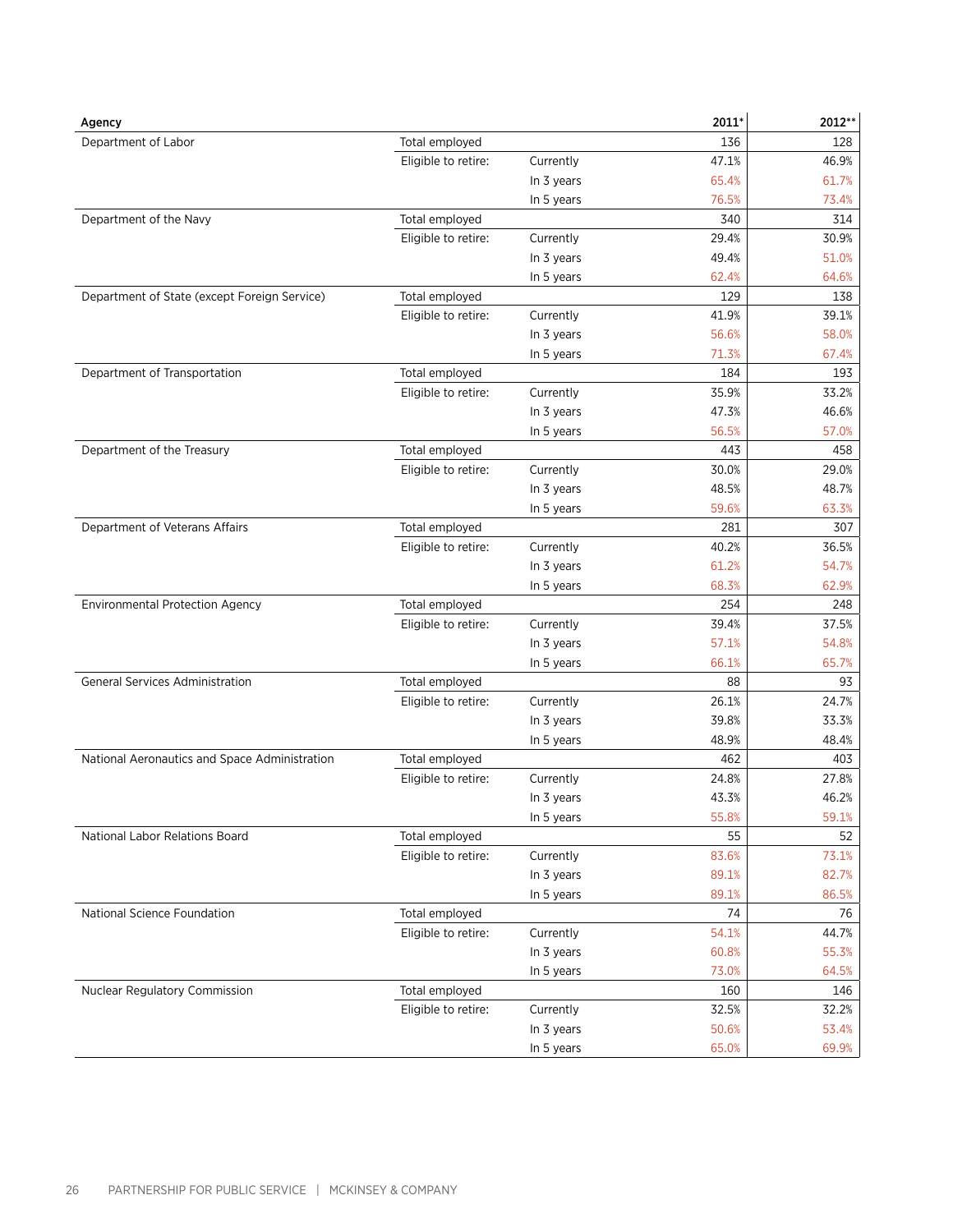| Agency                                           |                     |            | 2011* | 2012** |
|--------------------------------------------------|---------------------|------------|-------|--------|
| Office of Management and Budget                  | Total employed      |            | 54    | 59     |
|                                                  | Eligible to retire: | Currently  | 20.4% | 22.0%  |
|                                                  |                     | In 3 years | 31.5% | 27.1%  |
|                                                  |                     | In 5 years | 42.6% | 37.3%  |
| Office of Personnel Management                   | Total employed      |            | 54    | 57     |
|                                                  | Eligible to retire: | Currently  | 26.5% | 29.8%  |
|                                                  |                     | In 3 years | 34.7% | 45.6%  |
|                                                  |                     | In 5 years | 49.0% | 56.1%  |
| Office of the Secretary of Defense, Joint Staff, | Total employed      |            | 448   | 406    |
| Defense Agencies and Department of               | Eligible to retire: | Currently  | 28.1% | 29.8%  |
| Defense Field Activities                         |                     | In 3 years | 47.1% | 50.7%  |
|                                                  |                     | In 5 years | 62.1% | 62.6%  |
| <b>Small Business Administration</b>             | Total employed      |            | 41    | 39     |
|                                                  | Eligible to retire: | Currently  | 41.5% | 38.5%  |
|                                                  |                     | In 3 years | 53.7% | 59.0%  |
|                                                  |                     | In 5 years | 65.9% | 59.0%  |
| Social Security Administration                   | Total employed      |            | 146   | 136    |
|                                                  | Eligible to retire: | Currently  | 58.2% | 52.2%  |
|                                                  |                     | In 3 years | 72.6% | 62.5%  |
|                                                  |                     | In 5 years | 78.1% | 69.1%  |

\*2011 figures gathered in March 2011. \*\*2012 figures gathered in June 2012. \*\*\*Includes SES in small agencies not shown.

Source: Office of Personnel Management analysis of the Central Personnel Data File (now called EHRI-SDM) for career senior executives employed at agency.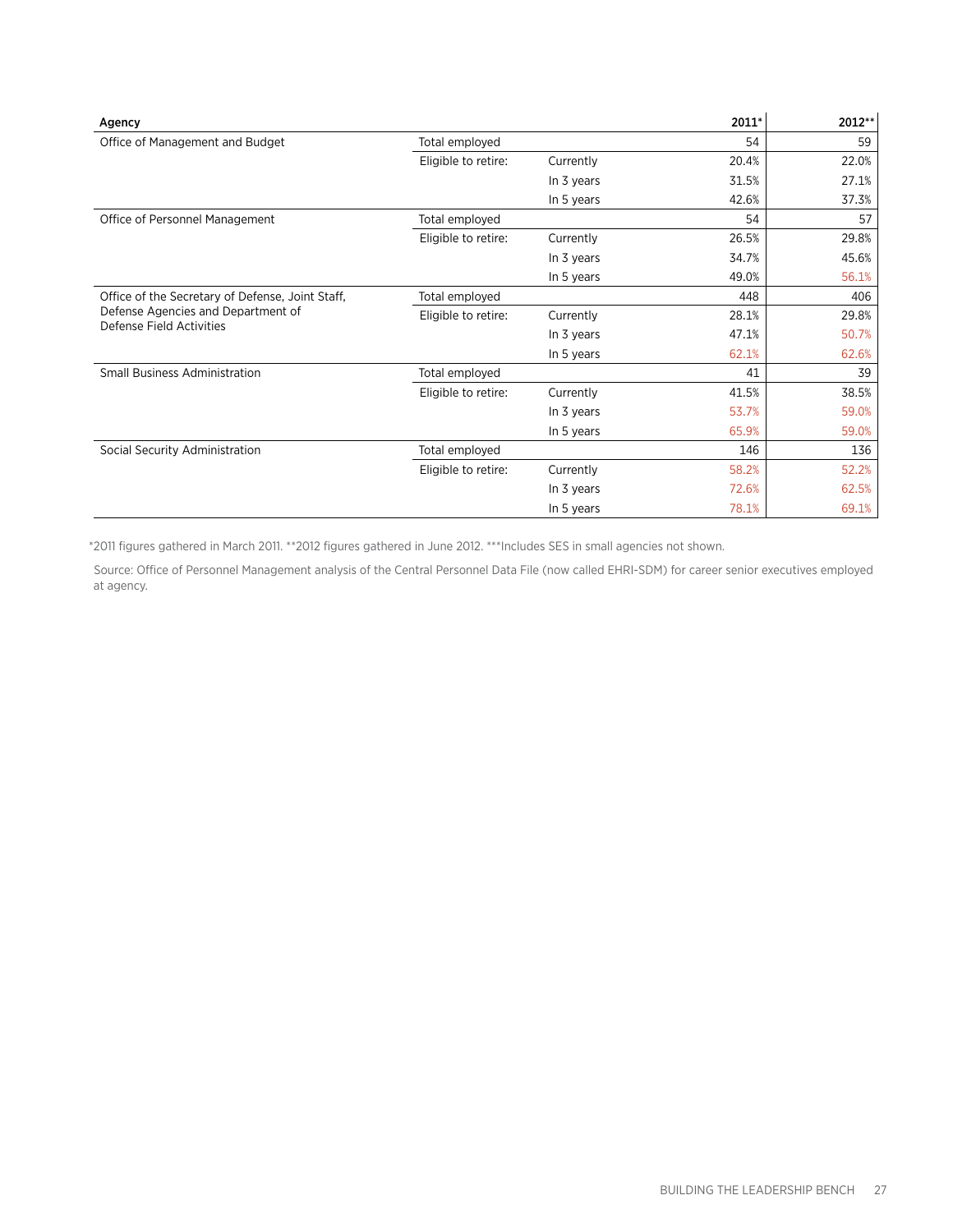#### **Appendix C**

Retirement Trends of Career Senior Executives, by fiscal year

| Agency                                       |                      | 2008  | 2009  | 2010           | 2011  | 2012  |
|----------------------------------------------|----------------------|-------|-------|----------------|-------|-------|
| Government-wide*                             | Total employed**     | 6,546 | 6,849 | 6,966          | 6,997 | 7,126 |
|                                              | Total retired***     | 504   | 400   | 493            | 565   | 592   |
|                                              | Percent retired***   | 7.7%  | 5.8%  | 7.1%           | 8.1%  | 8.3%  |
| Department of Agriculture                    | Total employed       | 318   | 299   | 303            | 314   | 304   |
|                                              | <b>Total retired</b> | 39    | 15    | 22             | 39    | 28    |
|                                              | Percent retired      | 12.3% | 5.0%  | 7.3%           | 12.4% | 9.2%  |
| Department of the Air Force                  | Total employed       | 159   | 152   | 162            | 191   | 186   |
|                                              | <b>Total retired</b> | 18    | 13    | $\overline{7}$ | 14    | 13    |
|                                              | Percent retired      | 11.3% | 8.6%  | 4.3%           | 7.3%  | 7.0%  |
| Department of the Army                       | Total employed       | 240   | 257   | 269            | 275   | 278   |
|                                              | <b>Total retired</b> | 16    | 22    | 24             | 19    | 21    |
|                                              | Percent retired      | 6.7%  | 8.6%  | 8.9%           | 6.9%  | 7.6%  |
| Department of Commerce                       | Total employed       | 315   | 325   | 339            | 322   | 333   |
|                                              | <b>Total retired</b> | 16    | 13    | 21             | 20    | 33    |
|                                              | Percent retired      | 5.1%  | 4.0%  | 6.2%           | 6.2%  | 9.9%  |
| Department of Education                      | Total employed       | 67    | 75    | 71             | 63    | 73    |
|                                              | <b>Total retired</b> | 3     | 7     | 10             | 2     | 8     |
|                                              | Percent retired      | 4.5%  | 9.3%  | 14.1%          | 3.2%  | 11.0% |
| Department of Energy                         | Total employed       | 420   | 450   | 443            | 423   | 426   |
|                                              | <b>Total retired</b> | 32    | 25    | 39             | 44    | 28    |
|                                              | Percent retired      | 7.6%  | 5.6%  | 8.8%           | 10.4% | 6.6%  |
| Department of Health and Human Services      | Total employed       | 354   | 372   | 369            | 380   | 374   |
|                                              | <b>Total retired</b> | 23    | 18    | 17             | 32    | 25    |
|                                              | Percent retired      | 6.5%  | 4.8%  | 4.6%           | 8.4%  | 6.7%  |
| Department of Homeland Security              | Total employed       | 325   | 411   | 440            | 438   | 508   |
|                                              | <b>Total retired</b> | 29    | 21    | 31             | 44    | 33    |
|                                              | Percent retired      | 8.9%  | 5.1%  | 7.0%           | 10.0% | 6.5%  |
| Department of Housing and Urban Development  | Total employed       | 88    | 88    | 90             | 91    | 88    |
|                                              | <b>Total retired</b> | 7     | 5     | 7              | 9     | 8     |
|                                              | Percent retired      | 8.0%  | 5.7%  | 7.8%           | 9.9%  | 9.1%  |
| Department of the Interior                   | Total employed       | 221   | 230   | 231            | 228   | 226   |
|                                              | <b>Total retired</b> | 18    | 12    | 22             | 22    | 16    |
|                                              | Percent retired      | 8.1%  | 5.2%  | 9.5%           | 9.6%  | 7.1%  |
| Department of Justice                        | Total employed       | 643   | 672   | 686            | 682   | 686   |
|                                              | <b>Total retired</b> | 57    | 60    | 64             | 82    | 89    |
|                                              | Percent retired      | 8.9%  | 8.9%  | 9.3%           | 12.0% | 13.0% |
| Department of Labor                          | Total employed       | 133   | 140   | 141            | 128   | 126   |
|                                              | <b>Total retired</b> | 15    | 8     | 18             | 13    | 10    |
|                                              | Percent retired      | 11.3% | 5.7%  | 12.8%          | 10.2% | 7.9%  |
| Department of the Navy                       | Total employed       | 310   | 319   | 319            | 344   | 326   |
|                                              | <b>Total retired</b> | 20    | 13    | 11             | 16    | 16    |
|                                              | Percent retired      | 6.5%  | 4.1%  | 3.4%           | 4.7%  | 4.9%  |
| Department of State (except Foreign Service) | Total employed       | 114   | 121   | 122            | 132   | 138   |
|                                              | Total retired        | 5     | 4     | 4              | 8     | 9     |
|                                              | Percent retired      | 4.4%  | 3.3%  | 3.3%           | 6.1%  | 6.5%  |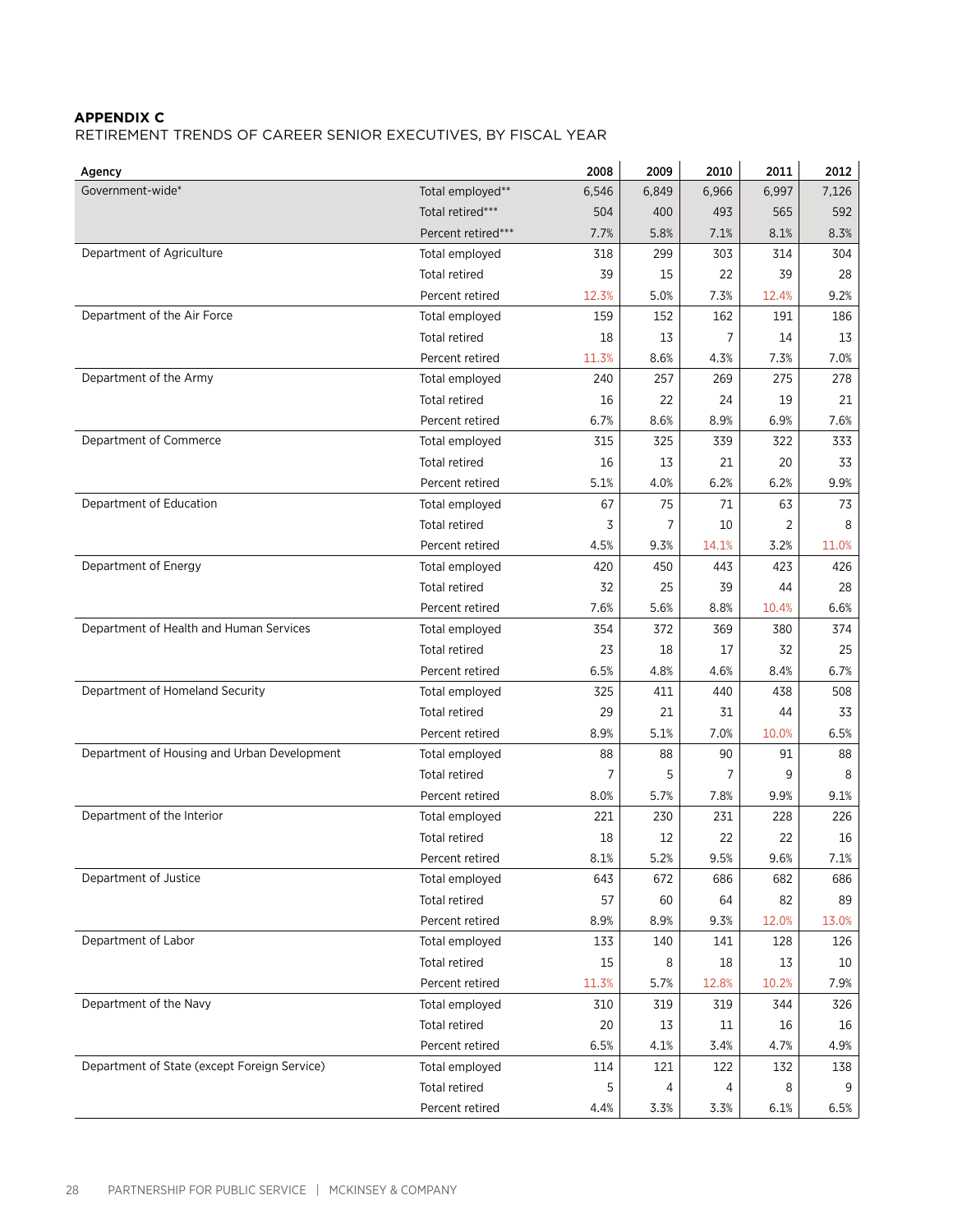| Agency                                                   |                      | 2008           | 2009  | 2010  | 2011  | 2012  |
|----------------------------------------------------------|----------------------|----------------|-------|-------|-------|-------|
| Department of Transportation                             | Total employed       | 188            | 188   | 191   | 186   | 184   |
|                                                          | Total retired        | 22             | 13    | 17    | 19    | 9     |
|                                                          | Percent retired      | 11.7%          | 6.9%  | 8.9%  | 10.2% | 4.9%  |
| Department of the Treasury                               | Total employed       | 386            | 413   | 423   | 428   | 448   |
|                                                          | <b>Total retired</b> | 34             | 23    | 30    | 28    | 41    |
|                                                          | Percent retired      | 8.8%           | 5.6%  | 7.1%  | 6.5%  | 9.2%  |
| Department of Veterans Affairs                           | Total employed       | 236            | 235   | 242   | 267   | 302   |
|                                                          | <b>Total retired</b> | 21             | 22    | 25    | 21    | 31    |
|                                                          | Percent retired      | 8.9%           | 9.4%  | 10.3% | 7.9%  | 10.3% |
| <b>Environmental Protection Agency</b>                   | Total employed       | 261            | 258   | 253   | 247   | 255   |
|                                                          | <b>Total retired</b> | 13             | 13    | 16    | 14    | 18    |
|                                                          | Percent retired      | 5.0%           | 5.0%  | 6.3%  | 5.7%  | 7.1%  |
| General Services Administration                          | Total employed       | 80             | 80    | 84    | 88    | 89    |
|                                                          | <b>Total retired</b> | 6              | 4     | 6     | 7     | 4     |
|                                                          | Percent retired      | 7.5%           | 5.0%  | 7.1%  | 8.0%  | 4.5%  |
| National Aeronautics and Space Administration            | Total employed       | 431            | 445   | 437   | 429   | 426   |
|                                                          | <b>Total retired</b> | 19             | 17    | 21    | 18    | 31    |
|                                                          | Percent retired      | 4.4%           | 3.8%  | 4.8%  | 4.2%  | 7.3%  |
| National Labor Relations Board                           | Total employed       | 55             | 56    | 56    | 55    | 53    |
|                                                          | <b>Total retired</b> | 3              | 4     | 4     | 6     | 10    |
|                                                          | Percent retired      | 5.5%           | 7.1%  | 7.1%  | 10.9% | 18.9% |
| <b>National Science Foundation</b>                       | Total employed       | 79             | 77    | 80    | 75    | 76    |
|                                                          | <b>Total retired</b> | $\overline{7}$ | 2     | 4     | 6     | 8     |
|                                                          | Percent retired      | 8.9%           | 2.6%  | 5.0%  | 8.0%  | 10.5% |
| Nuclear Regulatory Commission                            | Total employed       | 146            | 151   | 162   | 160   | 160   |
|                                                          | <b>Total retired</b> | 18             | 7     | 9     | 8     | 11    |
|                                                          | Percent retired      | 12.3%          | 4.6%  | 5.6%  | 5.0%  | 6.9%  |
| Office of Management and Budget                          | Total employed       | 51             | 58    | 57    | 56    | 53    |
|                                                          | <b>Total retired</b> | 3              | 2     | 0     | 2     | 1     |
|                                                          | Percent retired      | 5.9%           | 3.4%  | 0.0%  | 3.6%  | 1.9%  |
| Office of Personnel Management                           | Total employed       | 41             | 46    | 47    | 47    | 53    |
|                                                          | Total retired        | 0              | 0     | 2     | 0     | 0     |
|                                                          | Percent retired      | 0.0%           | 0.0%  | 4.3%  | 0.0%  | 0.0%  |
| Office of the Secretary of Defense, Joint Staff, Defense | Total employed       | 413            | 431   | 439   | 440   | 425   |
| Agencies and Department of Defense Field Activities      | <b>Total retired</b> | 25             | 28    | 26    | 29    | 30    |
|                                                          | Percent retired      | 6.1%           | 6.5%  | 5.9%  | 6.6%  | 7.1%  |
| <b>Small Business Administration</b>                     | Total employed       | 36             | 41    | 44    | 42    | 43    |
|                                                          | <b>Total retired</b> | 3              | 1     | 2     | 2     | 5     |
|                                                          | Percent retired      | 8.3%           | 2.4%  | 4.5%  | 4.8%  | 11.6% |
| Social Security Administration                           | Total employed       | 134            | 142   | 140   | 145   | 146   |
|                                                          | <b>Total retired</b> | 13             | 15    | 13    | 18    | 22    |
|                                                          | Percent retired      | 9.7%           | 10.6% | 9.3%  | 12.4% | 15.1% |

\*Includes SES and small agencies not shown. \*\*Total number of career SES members employed at the start of the fiscal year. \*\*\*Total number and percentage of career SES members retiring during the fiscal year.

Source: FedScope (fedscope.opm.gov) from the Office of Personnel Management for career senior executives in full-time, nonseasonal, permanent positions.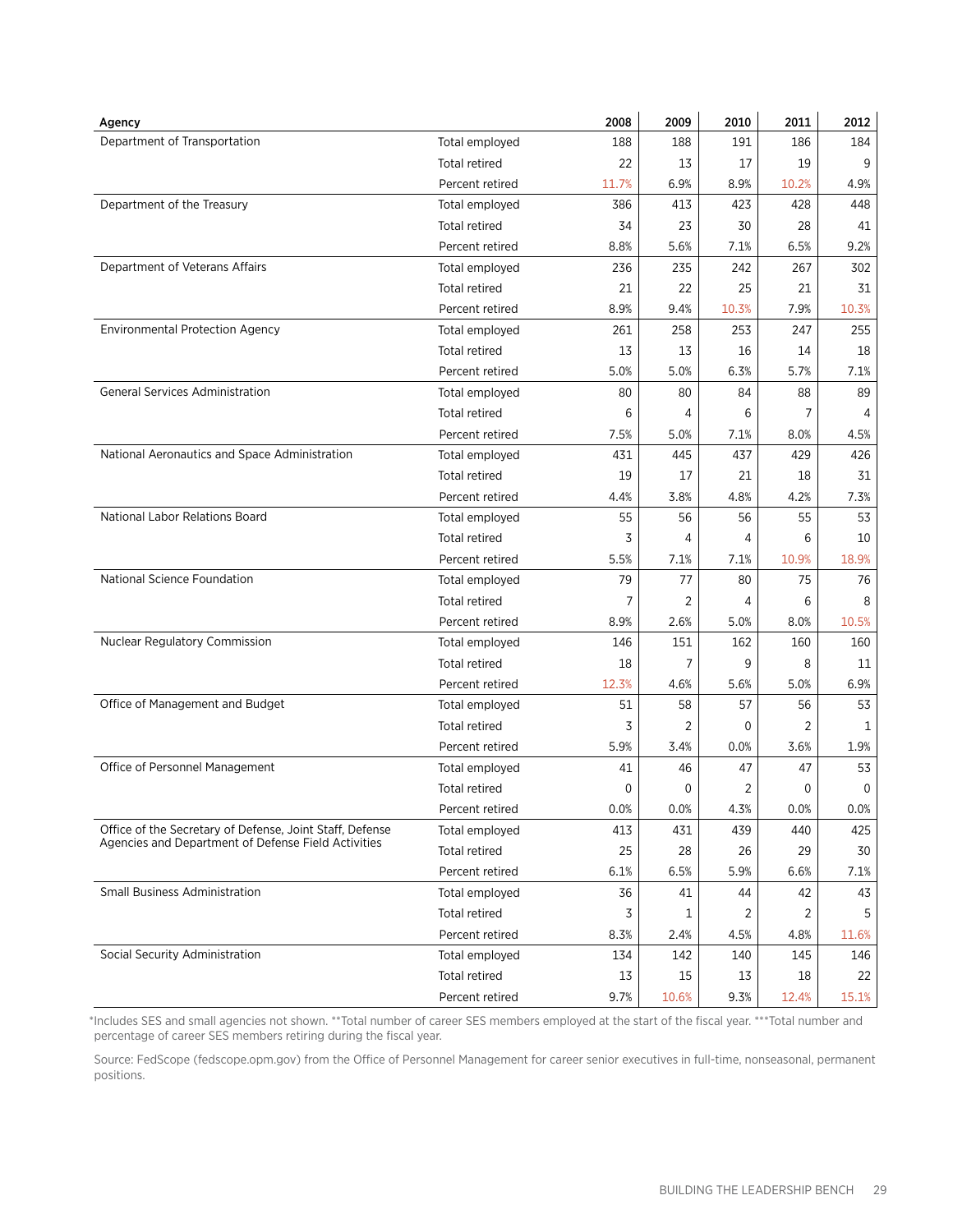#### **Appendix D**

#### CDP Placement Trends of new career senior executives, By fiscal year

| <b>Fiscal year</b> | Total new<br><b>SES appointments</b> | CDP graduates | Non-CDP graduates | From outside the<br>federal government** |
|--------------------|--------------------------------------|---------------|-------------------|------------------------------------------|
| 2008               | 948                                  | 10.0%         | 82.9%             | 7.1%                                     |
| 2009               | 651                                  | 9.2%          | 79.7%             | 11.1%                                    |
| 2010               | 673                                  | 13.2%         | 74.0%             | 12.8%                                    |
| 2011               | 797                                  | 12.8%         | 75.8%             | 11.4%                                    |
| 2012*              | 562                                  | 11.6%         | 80.4%             | 8.0%                                     |

\*Through June 2012. \*\*Includes the private sector, nonprofit sector and agencies that do not report their data to OPM.

Source: Partnership analysis of the Central Personnel Data File (now called EHRI-SDM) for career senior executives converted or newly appointed to career SES positions.

#### **Appendix E**

#### Source trends of new career senior executives, By fiscal year

|                    |                               | From inside the federal government |                                           |                  |                                          |
|--------------------|-------------------------------|------------------------------------|-------------------------------------------|------------------|------------------------------------------|
| <b>Fiscal year</b> | Total new<br>SES appointments | Same agency and<br>subcomponent    | Same agency but<br>different subcomponent | Different agency | From outside the<br>federal government** |
| 2008               | 948                           | 76.7%                              | 4.7%                                      | 11.5%            | 7.1%                                     |
| 2009               | 651                           | 69.1%                              | 7.5%                                      | 12.3%            | 11.1%                                    |
| 2010               | 673                           | 70.9%                              | 6.8%                                      | 9.5%             | 12.8%                                    |
| 2011               | 797                           | 71.9%                              | 3.9%                                      | 12.8%            | 11.4%                                    |
| 2012*              | 562                           | 75.6%                              | 5.2%                                      | 11.2%            | 8.0%                                     |

\*Through June 2012. \*\*Includes the private sector, nonprofit sector and agencies that do not report their data to OPM.

Source: Partnership analysis of the Central Personnel Data File (now called EHRI-SDM) for career senior executives converted or newly appointed to career SES positions.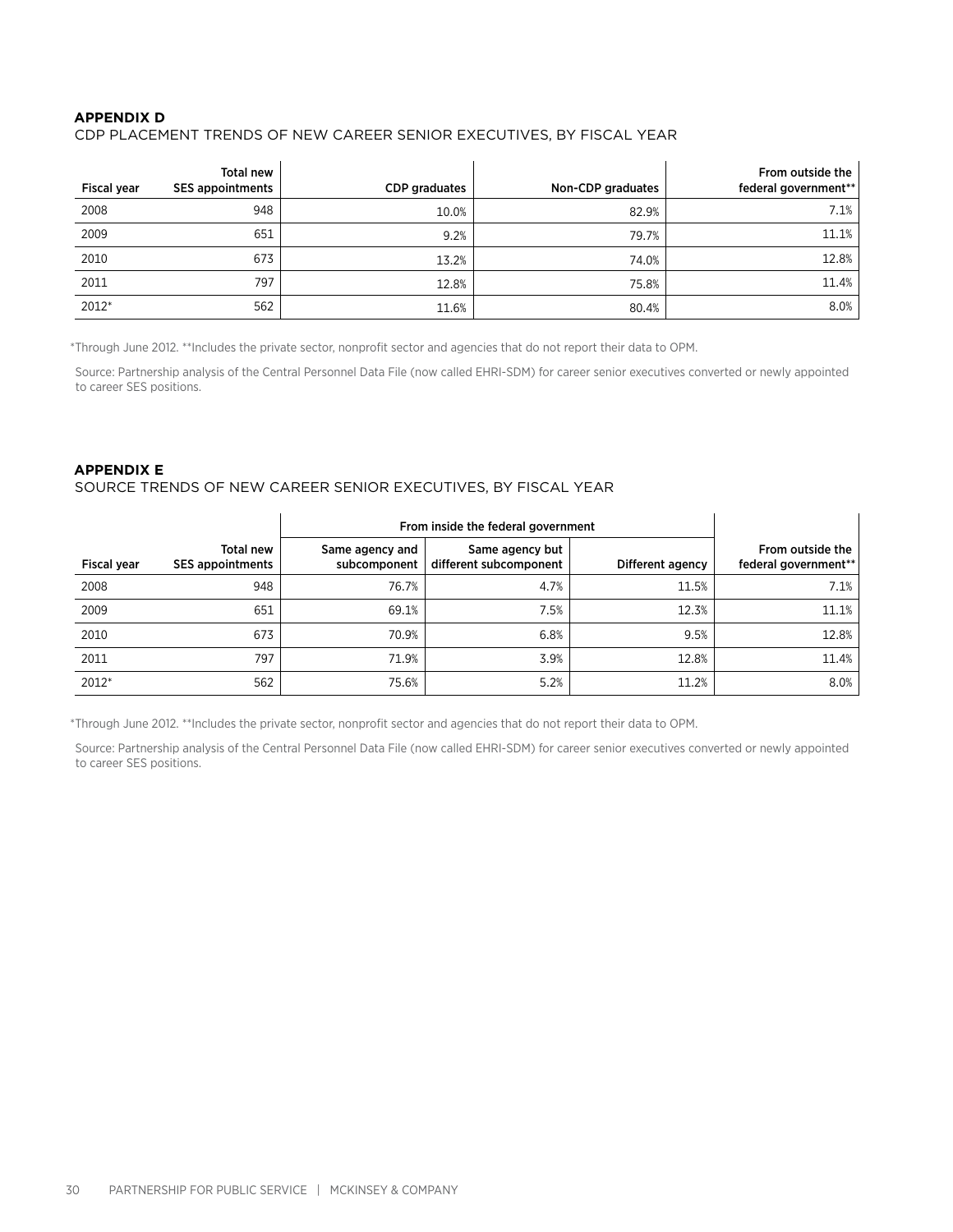#### **Appendix F**

#### SOURCE OF CAREER SENIOR EXECUTIVES

|                                                                                                                       | 2011*                         |                                              |                         |                      | 2012**                               |                                              |                         |                      |
|-----------------------------------------------------------------------------------------------------------------------|-------------------------------|----------------------------------------------|-------------------------|----------------------|--------------------------------------|----------------------------------------------|-------------------------|----------------------|
| Agency                                                                                                                | <b>Total</b><br>career<br>SES | From outside<br>the federal<br>government*** | <b>CDP</b><br>graduates | Non-CDP<br>graduates | <b>Total</b><br>career<br><b>SES</b> | From outside<br>the federal<br>government*** | <b>CDP</b><br>graduates | Non-CDP<br>graduates |
| Government-wide****                                                                                                   | 7,100                         | 7.3%                                         | 11.3%                   | 81.4%                | 7,089                                | 7.5%                                         | 12.1%                   | 80.4%                |
| Department of Agriculture                                                                                             | 305                           | 4.9%                                         | 25.6%                   | 69.5%                | 297                                  | 5.1%                                         | 26.6%                   | 68.3%                |
| Department of the Air Force                                                                                           | 186                           | 18.8%                                        | 0.5%                    | 80.7%                | 176                                  | 20.4%                                        | 0.6%                    | 79.0%                |
| Department of the Army                                                                                                | 286                           | 16.8%                                        | 1.0%                    | 82.2%                | 270                                  | 15.9%                                        | 1.1%                    | 83.0%                |
| Department of Commerce                                                                                                | 335                           | 10.1%                                        | 6.3%                    | 83.6%                | 340                                  | 9.7%                                         | 7.9%                    | 82.4%                |
| Department of Education                                                                                               | 65                            | 4.6%                                         | 0.0%                    | 95.4%                | 62                                   | 3.2%                                         | 0.0%                    | 96.8%                |
| Department of Energy                                                                                                  | 424                           | 12.0%                                        | 2.8%                    | 85.2%                | 439                                  | 11.9%                                        | 3.6%                    | 84.5%                |
| Department of Health<br>and Human Services                                                                            | 385                           | 8.3%                                         | 9.1%                    | 82.6%                | 376                                  | 8.5%                                         | 8.5%                    | 83.0%                |
| Department of Homeland Security                                                                                       | 459                           | 5.7%                                         | 14.4%                   | 79.9%                | 546                                  | 7.5%                                         | 13.9%                   | 78.6%                |
| Department of Housing<br>and Urban Development                                                                        | 91                            | 7.7%                                         | 9.9%                    | 82.4%                | 84                                   | 10.7%                                        | 10.7%                   | 78.6%                |
| Department of the Interior                                                                                            | 227                           | 4.8%                                         | 24.7%                   | 70.5%                | 228                                  | 5.3%                                         | 23.2%                   | 71.5%                |
| Department of Justice                                                                                                 | 700                           | 1.6%                                         | 2.7%                    | 95.7%                | 679                                  | 1.5%                                         | 2.9%                    | 95.6%                |
| Department of Labor                                                                                                   | 136                           | 6.6%                                         | 12.5%                   | 80.9%                | 128                                  | 7.0%                                         | 14.1%                   | 78.9%                |
| Department of the Navy                                                                                                | 340                           | 8.2%                                         | 0.6%                    | 91.2%                | 314                                  | 7.3%                                         | 0.6%                    | 92.1%                |
| Department of State<br>(except Foreign Service)                                                                       | 129                           | 3.9%                                         | 7.0%                    | 89.1%                | 138                                  | 2.2%                                         | 5.8%                    | 92.0%                |
| Department of Transportation                                                                                          | 184                           | 13.6%                                        | 4.3%                    | 82.1%                | 193                                  | 13.5%                                        | 4.6%                    | 81.9%                |
| Department of the Treasury                                                                                            | 443                           | 4.3%                                         | 28.9%                   | 66.8%                | 458                                  | 4.8%                                         | 33.0%                   | 62.2%                |
| Department of Veterans Affairs                                                                                        | 281                           | 6.0%                                         | 11.7%                   | 82.3%                | 307                                  | 9.4%                                         | 13.4%                   | 77.2%                |
| <b>Environmental Protection Agency</b>                                                                                | 254                           | 3.5%                                         | 15.4%                   | 81.1%                | 248                                  | 4.4%                                         | 15.7%                   | 79.9%                |
| General Services Administration                                                                                       | 88                            | 5.7%                                         | 0.0%                    | 94.3%                | 93                                   | 4.3%                                         | 0.0%                    | 95.7%                |
| National Aeronautics and<br>Space Administration                                                                      | 432                           | 6.7%                                         | 16.9%                   | 76.4%                | 403                                  | 6.4%                                         | 17.9%                   | 75.7%                |
| National Labor Relations Board                                                                                        | 55                            | 0.0%                                         | 1.8%                    | 98.2%                | 52                                   | 0.0%                                         | 1.9%                    | 98.1%                |
| National Science Foundation                                                                                           | 74                            | 0.0%                                         | 2.7%                    | 97.3%                | 76                                   | 1.3%                                         | 2.6%                    | 96.1%                |
| <b>Nuclear Regulatory Commission</b>                                                                                  | 160                           | 0.0%                                         | 71.3%                   | 28.7%                | 146                                  | 0.0%                                         | 76.7%                   | 23.3%                |
| Office of Management and Budget                                                                                       | 54                            | 0.0%                                         | 31.5%                   | 68.5%                | 59                                   | 1.7%                                         | 35.6%                   | 62.7%                |
| Office of Personnel Management                                                                                        | 49                            | 12.3%                                        | 6.1%                    | 81.6%                | 57                                   | 7.0%                                         | 7.0%                    | 86.0%                |
| Office of the Secretary of<br>Defense, Joint Staff, Defense<br>Agencies and Department of<br>Defense Field Activities | 448                           | 13.0%                                        | 0.4%                    | 86.6%                | 406                                  | 13.3%                                        | 0.5%                    | 86.2%                |
| <b>Small Business Administration</b>                                                                                  | 41                            | 19.5%                                        | 19.5%                   | 61.0%                | 39                                   | 20.5%                                        | 18.0%                   | 61.5%                |
| Social Security Administration                                                                                        | 146                           | 0.7%                                         | 23.3%                   | 76.0%                | 136                                  | 1.5%                                         | 27.2%                   | 71.3%                |

\*2011 figures gathered in March 2011. \*\*2012 figures gathered in June 2012. \*\*\*Includes the private sector, nonprofit sector and agencies that do not report their data to OPM. \*\*\*\*Includes SES in small agencies not shown.

Source: Office of Personnel Management analysis of the Central Personnel Data File (now called EHRI-SDM) for career senior executives employed at agency.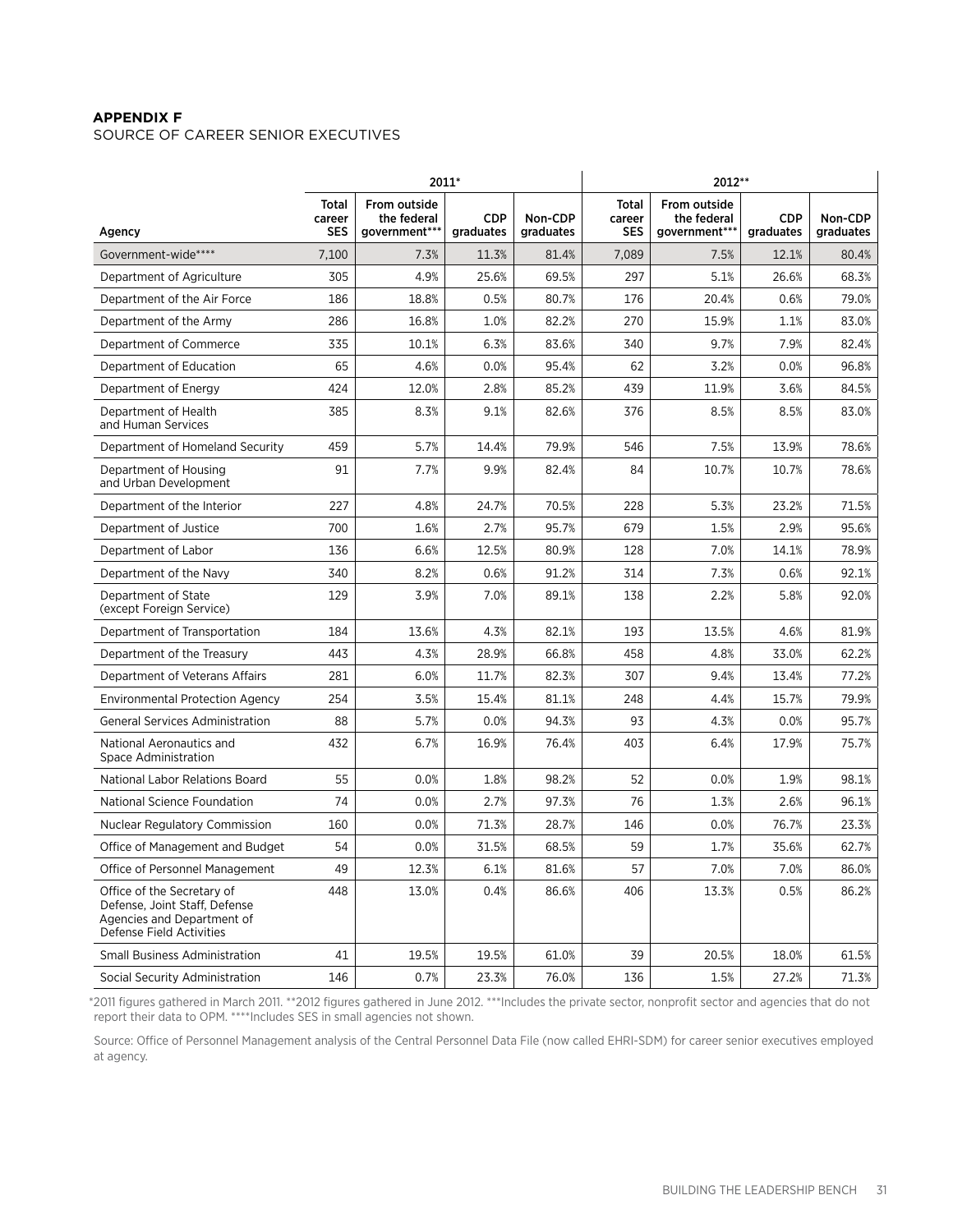#### **Appendix G**

Tenures of career senior executives (in years)

|                                                                                                                       | 2011*                         |                            |                |                                 | 2012**                        |                        |                            |        |                                        |                                      |
|-----------------------------------------------------------------------------------------------------------------------|-------------------------------|----------------------------|----------------|---------------------------------|-------------------------------|------------------------|----------------------------|--------|----------------------------------------|--------------------------------------|
|                                                                                                                       |                               |                            | Average tenure |                                 | Avg.                          |                        | Average tenure             |        |                                        | Avg.                                 |
| Agency                                                                                                                | Total<br>career<br><b>SES</b> | In.<br>current<br>position | In SES         | <b>Before</b><br>joining<br>SES | age<br>when<br>joining<br>SES | Total<br>career<br>SES | In.<br>current<br>position | In SES | <b>Before</b><br>joining<br><b>SES</b> | age<br>when<br>joining<br><b>SES</b> |
| Government-wide***                                                                                                    | 7,100                         | 3.4                        | 6.4            | 17.3                            | 47                            | 7,089                  | 3.4                        | 6.3    | 16.9                                   | 48                                   |
| Department of Agriculture                                                                                             | 305                           | 3.7                        | 6.5            | 19.6                            | 49                            | 297                    | 3.6                        | 6.3    | 19.4                                   | 50                                   |
| Department of the Air Force                                                                                           | 186                           | 1.3                        | 4.8            | 15.0                            | 49                            | 176                    | 1.7                        | 5.2    | 12.5                                   | 50                                   |
| Department of the Army                                                                                                | 286                           | 2.9                        | 5.4            | 16.1                            | 50                            | 270                    | 2.9                        | 5.9    | 15.3                                   | 50                                   |
| Department of Commerce                                                                                                | 335                           | 3.8                        | 7.2            | 16.0                            | 48                            | 340                    | 3.8                        | 6.8    | 15.5                                   | 48                                   |
| Department of Education                                                                                               | 65                            | 3.5                        | 9.1            | 16.9                            | 48                            | 62                     | 4.2                        | 9.0    | 16.5                                   | 48                                   |
| Department of Energy                                                                                                  | 424                           | 3.0                        | 6.4            | 15.8                            | 48                            | 439                    | 2.7                        | 6.1    | 15.5                                   | 48                                   |
| Department of Health<br>and Human Services                                                                            | 385                           | 4.1                        | 6.3            | 16.0                            | 48                            | 376                    | 4.0                        | 6.6    | 15.0                                   | 48                                   |
| Department of<br><b>Homeland Security</b>                                                                             | 459                           | 2.1                        | 4.0            | 16.8                            | 48                            | 546                    | 2.0                        | 3.9    | 16.0                                   | 48                                   |
| Department of Housing<br>and Urban Development                                                                        | 91                            | 3.2                        | 6.5            | 18.6                            | 50                            | 84                     | 2.9                        | 6.6    | 17.0                                   | 49                                   |
| Department of the Interior                                                                                            | 227                           | 3.6                        | 6.4            | 18.9                            | 49                            | 228                    | 3.5                        | 6.7    | 18.5                                   | 49                                   |
| Department of Justice                                                                                                 | 700                           | 3.3                        | 4.8            | 18.4                            | 41                            | 679                    | 3.3                        | 5.2    | 18.4                                   | 47                                   |
| Department of Labor                                                                                                   | 136                           | 4.1                        | 7.1            | 18.4                            | 50                            | 128                    | 4.4                        | 7.2    | 18.3                                   | 50                                   |
| Department of the Navy                                                                                                | 340                           | 3.2                        | 6.9            | 18.1                            | 47                            | 314                    | 3.5                        | 7.6    | 17.5                                   | 47                                   |
| Department of State<br>(except Foreign Service)                                                                       | 129                           | 4.4                        | 7.5            | 18.2                            | 47                            | 138                    | 4.3                        | 6.7    | 18.1                                   | 49                                   |
| Department of Transportation                                                                                          | 184                           | 4.5                        | 6.7            | 14.9                            | 48                            | 193                    | 4.3                        | 6.8    | 14.5                                   | 48                                   |
| Department of the Treasury                                                                                            | 443                           | 2.9                        | 5.8            | 18.8                            | 47                            | 458                    | 3.0                        | 5.7    | 18.7                                   | 48                                   |
| Department of Veterans Affairs                                                                                        | 281                           | 3.3                        | 6.2            | 20.0                            | 50                            | 307                    | 3.1                        | 5.6    | 18.5                                   | 50                                   |
| Environmental<br><b>Protection Agency</b>                                                                             | 254                           | 4.7                        | 9.0            | 17.6                            | 45                            | 248                    | 4.6                        | 8.9    | 17.5                                   | 47                                   |
| <b>General Services</b><br>Administration                                                                             | 88                            | 2.6                        | 4.7            | 19.3                            | 46                            | 93                     | 2.2                        | 4.3    | 18.3                                   | 47                                   |
| National Aeronautics and<br>Space Administration                                                                      | 432                           | 3.2                        | 6.8            | 16.8                            | 47                            | 403                    | 3.4                        | 7.1    | 17.4                                   | 47                                   |
| National Labor Relations Board                                                                                        | 55                            | 8.9                        | 9.8            | 23.1                            | 47                            | 52                     | 6.8                        | 9.7    | 23.5                                   | 51                                   |
| National Science Foundation                                                                                           | 74                            | 4.4                        | 9.7            | 11.9                            | 48                            | 76                     | 3.6                        | 8.5    | 12.1                                   | 50                                   |
| Nuclear Regulatory<br>Commission                                                                                      | 160                           | 2.1                        | 7.7            | 19.8                            | 46                            | 146                    | 2.3                        | 8.1    | 20.0                                   | 46                                   |
| Office of Management<br>and Budget                                                                                    | 54                            | 5.8                        | 7.9            | 14.2                            | 41                            | 59                     | 5.4                        | 8.5    | 13.2                                   | 42                                   |
| Office of Personnel<br>Management                                                                                     | 49                            | 1.6                        | 5.0            | 16.9                            | 48                            | 57                     | 1.9                        | 4.9    | 17.6                                   | 49                                   |
| Office of the Secretary of<br>Defense. Joint Staff. Defense<br>Agencies and Department<br>of Defense Field Activities | 448                           | 3.2                        | 6.4            | 14.4                            | 48                            | 406                    | 3.4                        | 6.7    | 14.2                                   | 49                                   |
| <b>Small Business Administration</b>                                                                                  | 41                            | 4.5                        | 8.2            | 12.7                            | 46                            | 39                     | 3.4                        | 7.5    | 13.5                                   | 48                                   |
| Social Security Administration                                                                                        | 146                           | 3.2                        | 5.9            | 23.7                            | 50                            | 136                    | 3.1                        | 5.9    | 22.5                                   | 49                                   |

\*2011 figures gathered in March 2011. \*\*2012 figures gathered in June 2012. \*\*\*Includes SES in small agencies not shown.

Source: Partnership for Public Service analysis of the Central Personnel Data File (now called EHRI-SDM) for career senior executives employed at agency.